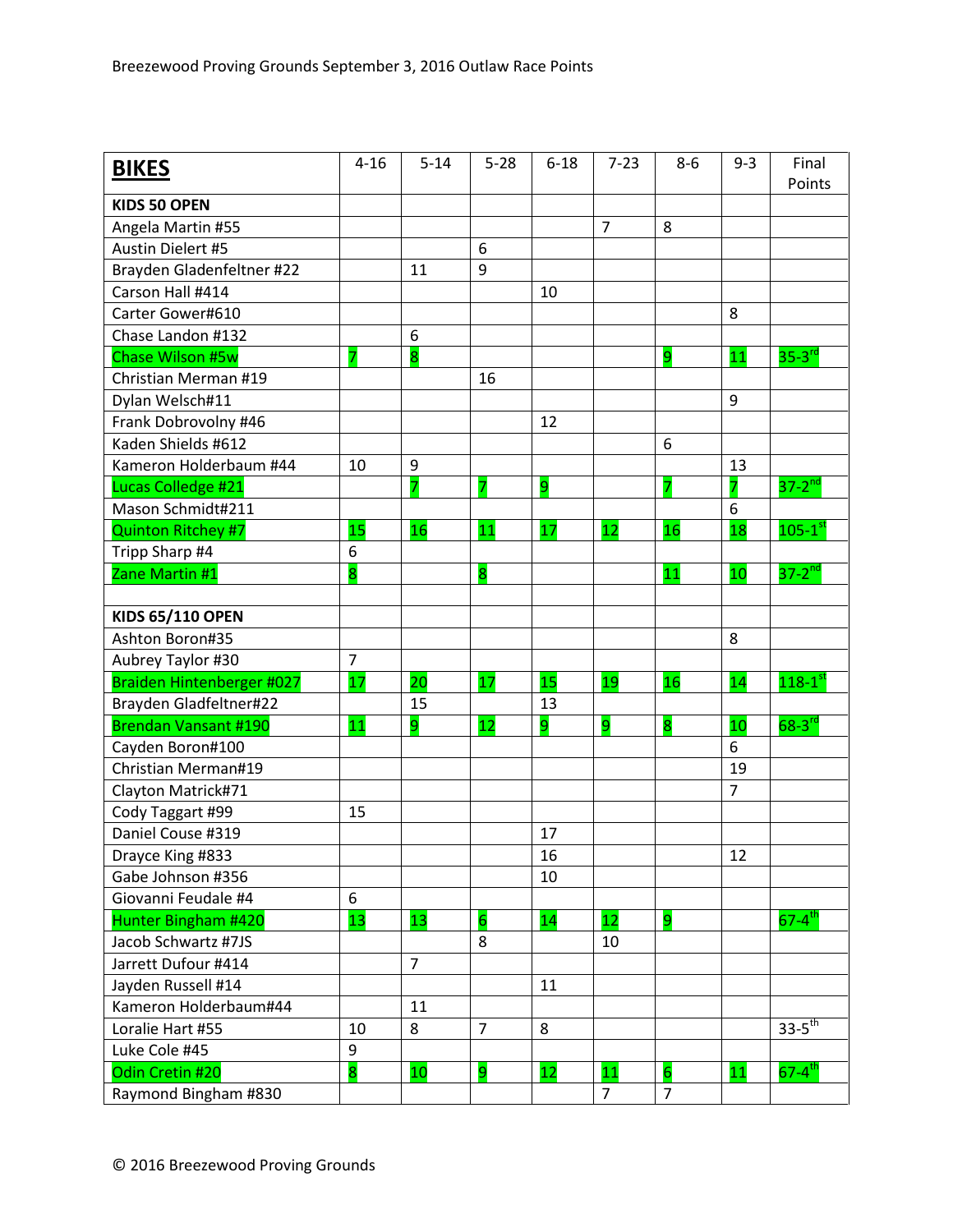| Ryder Kuklinskie #721       | 12             |    |    |    |                |                |                |                        |
|-----------------------------|----------------|----|----|----|----------------|----------------|----------------|------------------------|
| Tate Elliot #137            | 22             |    |    |    |                |                |                |                        |
| <b>Travis Martin #452</b>   | 14             | 12 | 10 | 19 | 14             | 11             |                | $80-2$ <sup>nd</sup>   |
| Tripp Sharp #4              |                |    |    |    | 8              |                |                |                        |
| Wyatt Rotz #166             |                |    |    | 24 |                |                |                |                        |
| Wyland Seger#11             |                |    |    |    |                |                | 9              |                        |
|                             |                |    |    |    |                |                |                |                        |
| <b>KIDS 85/150 OPEN</b>     |                |    |    |    |                |                |                |                        |
| Adam Zimmerman #5           |                |    |    | 13 |                |                |                |                        |
| Alicia Hurst #119           |                |    | 9  | 11 |                |                |                |                        |
| Ari Ramond #740             | 17             | 11 | 13 | 14 | 8              | 15             | 18             | $96-2^{nd}$            |
| Austin Long #1              |                |    |    |    |                | 12             |                |                        |
| Braden Hintenber#027        |                |    |    |    |                | 13             |                |                        |
| Brady Lanzendorfer #754     | 13             |    |    |    |                |                |                |                        |
| Branen Kaufmann #53         |                |    | 8  |    |                |                |                |                        |
| Brennan Boron#4             |                |    |    |    |                |                | 9              |                        |
| <b>Brent Barnhart #120</b>  |                |    |    |    | $\overline{7}$ | 8              | 6              |                        |
| Broc Bonamo#21              |                |    |    |    |                |                | 11             |                        |
| Camden Koontz#82            |                |    |    |    |                |                | $\overline{7}$ |                        |
| Campbell Walls #993         | 11             |    |    |    |                |                |                |                        |
| Chase Bonamo #211           | 8              |    |    |    |                |                |                |                        |
| Chase Bonamo#211            |                |    |    |    |                |                | 8              |                        |
| Chuckie Niorin #285         |                |    | 11 |    |                |                |                |                        |
| Cody Taggart #99            | 15             |    |    |    |                |                |                |                        |
| Cole Jacobs#1               |                |    |    |    |                |                | 10             |                        |
| <b>Couper Kerns #18</b>     | 22             | 13 | 20 | 17 | 11             | 21             | 23             | $127-1$ <sup>st</sup>  |
| Dayne Miller #28            | 9              |    |    |    |                |                | 13             |                        |
| Dillon Wakefield #36        | 10             |    |    |    |                |                |                |                        |
| Dominick Spinelli #28       |                |    |    |    |                | 6              |                |                        |
| Ethan Nickel #5             |                |    |    |    |                | 9              |                |                        |
| Gabe Johnson #356           |                |    |    | 7  |                |                |                |                        |
| Gage Brehm #803             | 27             |    |    |    |                | 16             |                |                        |
| Garret Ward #23             |                |    | 6  |    |                |                |                |                        |
| Gauge Keith #22             |                | 18 |    | 24 |                |                |                |                        |
| Isaac Dry #169              |                |    |    |    |                | 19             |                |                        |
| Jacob Ryan #65              | 14             | 8  |    |    |                |                |                |                        |
| Jacob Schwartz #7           |                |    |    |    | 6              |                |                |                        |
| James Trucksys #64          | 18             | 10 | 15 | 16 |                |                |                |                        |
| Justin Jacobs #126          |                |    |    | 8  |                |                |                |                        |
| Kohl Kostelnik #213         |                |    |    |    |                | 18             |                |                        |
| Layne McGormick #5          |                |    |    |    |                | $\overline{7}$ |                |                        |
| Layton Fox #21              | 16             |    |    |    |                |                |                |                        |
| Leigha Rotz #991            |                |    |    | 12 |                |                |                |                        |
| Logan Gipe #6               |                |    |    | 15 |                |                |                |                        |
| <b>Matthew Vansant #189</b> | 12             | 7  | 10 | 10 | 9              | 11             | 14             | $73 - 4$ <sup>th</sup> |
| Maya Taggart #101           | $\overline{7}$ |    |    |    |                |                |                |                        |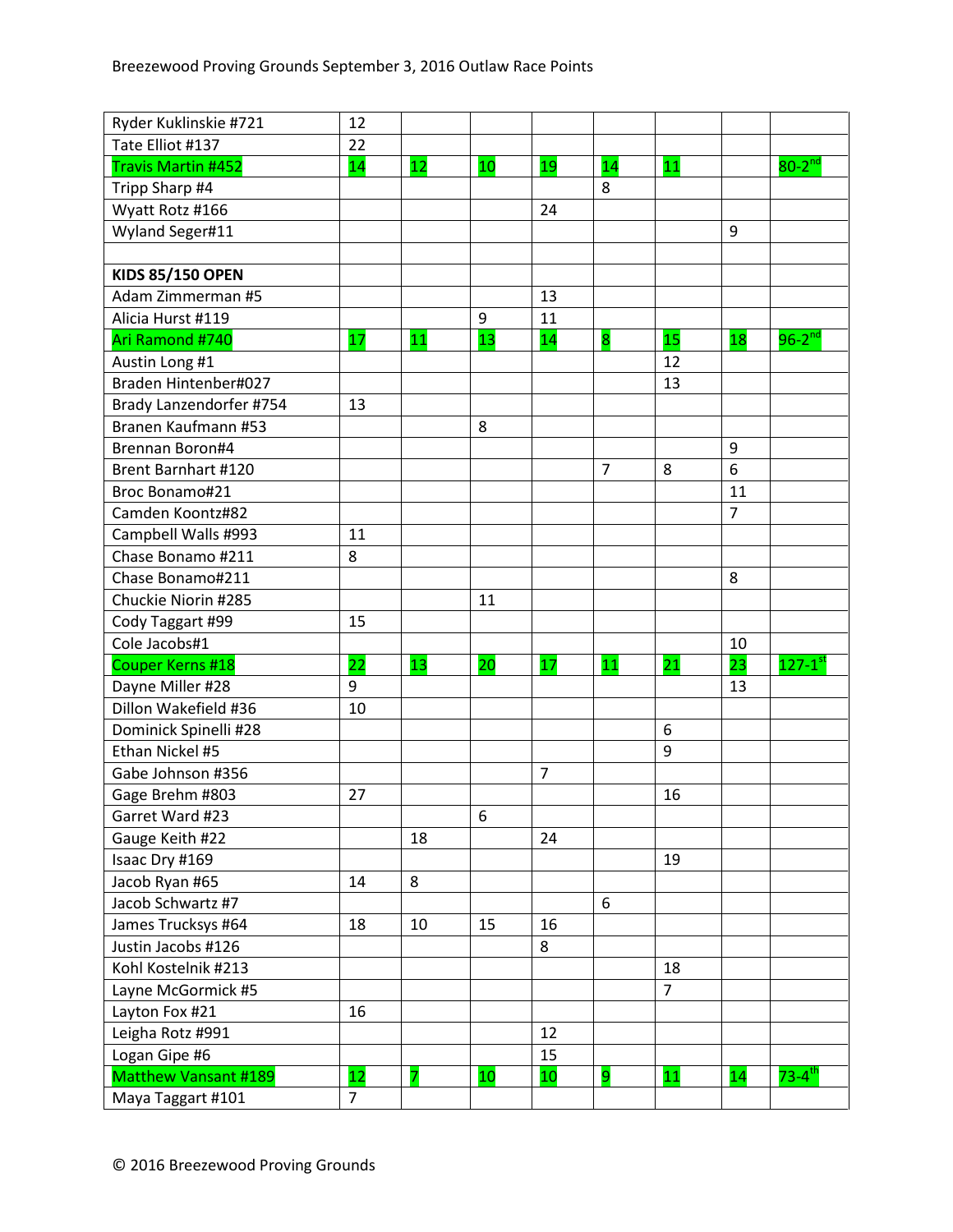| Noah Hoover #216          | 6              |                |                |                |                |                 |    |                        |
|---------------------------|----------------|----------------|----------------|----------------|----------------|-----------------|----|------------------------|
| Ramzee Hawk #15           |                |                |                |                |                | 26              |    |                        |
| <b>Riley Fosnot #74</b>   | 20             | 9              | 12             |                | 16             | 17              | 15 | $89 - 3^{rd}$          |
| Scott Gray #12            |                |                | $\overline{7}$ |                |                | 10              | 12 |                        |
| Tate Elliot #137          | 19             |                |                |                |                |                 | 16 |                        |
| Travis Martin #451        |                |                |                | 9              |                |                 |    |                        |
| Trenton Martin #451       |                |                |                |                |                | 14              |    |                        |
| Wyatt Rotz #166           |                |                |                | 19             |                |                 |    |                        |
|                           |                |                |                |                |                |                 |    |                        |
| <b>Kool Boy</b>           |                |                |                |                |                |                 |    |                        |
| Alyssa Elliot #731        | 11             |                |                |                |                |                 |    |                        |
| Andrew Barnhart #841      | 12             |                | 12             | $\overline{7}$ |                |                 |    |                        |
| Ari Ramond #740           | $\overline{7}$ |                |                |                |                |                 |    |                        |
| Cameron Phomsopha #113    | 10             | 11             | 15             | 11             | 17             | 14              | 9  | $87-2$ <sup>nd</sup>   |
| Chuckie Niorin #285       |                |                | 10             |                |                |                 |    |                        |
| Cole Franks#15            |                |                |                |                |                | 10              |    |                        |
| Duke Schwartz #243        |                |                | 9              |                | 6              |                 |    |                        |
| Dustin Mallow #58         | 14             | 13             | 20             | 18             | 12             | 19              | 13 | $109-1$ <sup>st</sup>  |
| Ethan Schwartz #826       |                | $\overline{6}$ | 8              | 8              | 8              | 8               | 7  | $45-3$ <sup>rd</sup>   |
| Gage Brehm#803            |                |                |                |                |                | 9               |    |                        |
| Gage Stine #1             | 19             |                |                |                |                |                 |    |                        |
| Gauge Keith #22           |                | 18             |                | 13             |                |                 | 18 |                        |
| Isaac Dry#169             |                |                |                |                |                | 11              |    |                        |
| Jared McGill#54           |                |                |                |                |                |                 | 11 |                        |
| Junior Cruz #23           | 8              | 10             |                |                |                |                 |    |                        |
| Kace Sabedra#36           |                |                |                |                | 10             |                 |    |                        |
| Kyler Coles #429          |                |                | 13             |                |                |                 |    |                        |
| Mason Guelich #691        |                |                |                |                | $\overline{7}$ | $\overline{7}$  |    |                        |
| Michael Ashby#56          |                |                |                |                |                |                 | 10 |                        |
| Noah Giles#114            |                | 9              |                |                |                |                 |    |                        |
| Ramzee Hawk#15            |                |                |                |                |                | 12              |    |                        |
| Sam Brink #621            |                |                | $\overline{7}$ |                |                |                 |    |                        |
| Seth Holderbaum #1        | 6              |                |                |                |                |                 |    |                        |
| Seth Holderbaum#44        |                | $\overline{7}$ |                |                |                |                 |    |                        |
| Timmy Conrad#423          |                |                |                |                |                |                 | 8  |                        |
| <b>Trenton Martin #45</b> |                | 8              | 11             | 9              | 9              | $6\overline{6}$ |    | $43 - 4$ <sup>th</sup> |
| Ty Claycomb #3            | 9              |                |                |                |                |                 | 6  |                        |
| Zac Dziedzickie #794      |                |                |                | 10             |                |                 |    |                        |
|                           |                |                |                |                |                |                 |    |                        |
| <b>OLD SCHOOL</b>         |                |                |                |                |                |                 |    |                        |
| Aaron Stayrook #13        |                |                |                |                | $\overline{7}$ |                 |    |                        |
| Andrew Decker #821        |                |                |                |                | 9              |                 |    |                        |
| Brandon Bowser #353       |                |                |                | 8              |                |                 |    |                        |
| Brandon Minnich #3        | 25             |                |                |                |                |                 |    |                        |
| Chris Milles #15          |                |                |                | 6              |                |                 |    |                        |
| Chuckie Niorin #285       |                |                | 12             |                |                |                 |    |                        |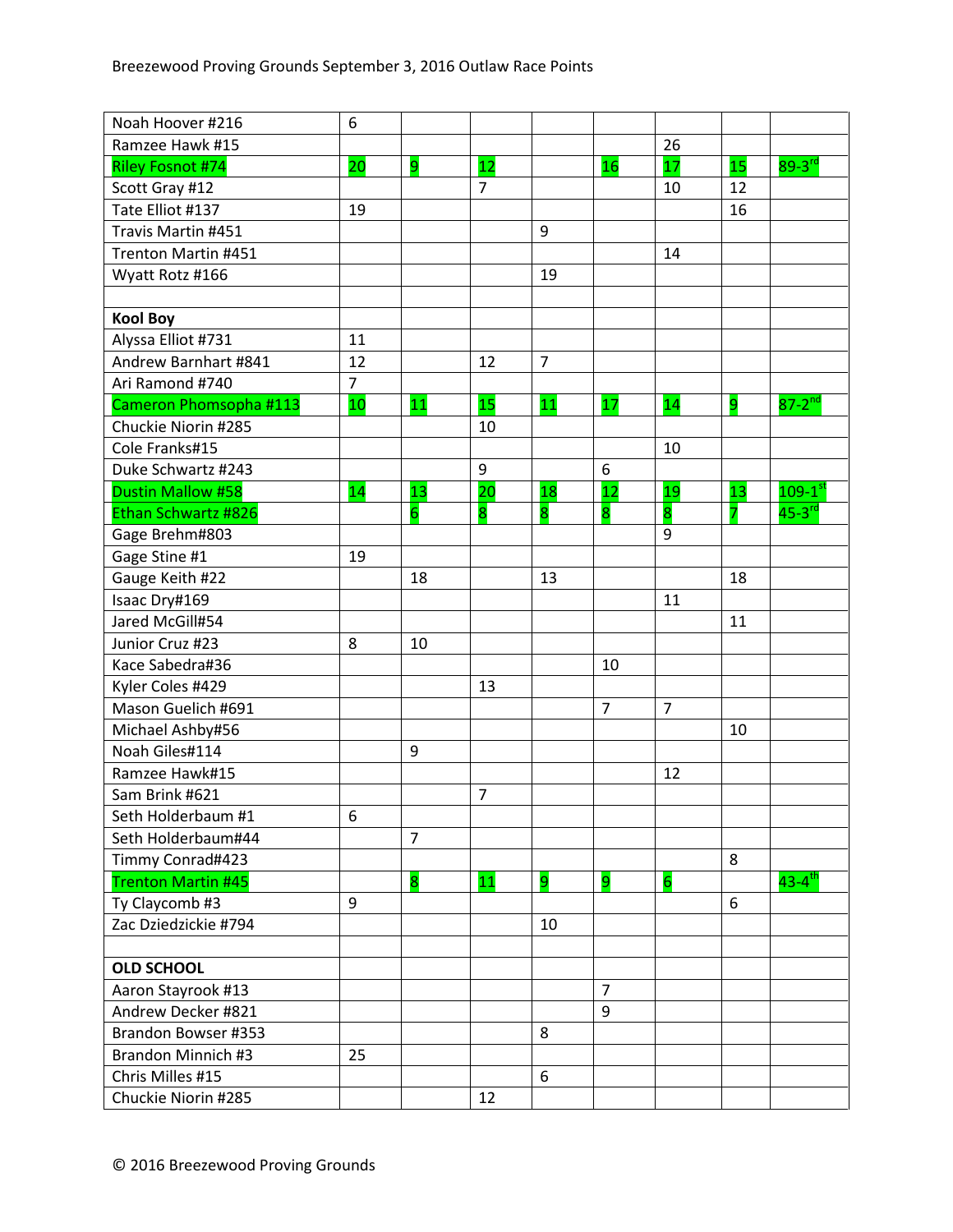| Colton Walls #258          | 12             | 8              |                  |                |    | 6  |                |                      |
|----------------------------|----------------|----------------|------------------|----------------|----|----|----------------|----------------------|
| Devin Lykens #04           | 17             | 20             | 8                |                |    |    |                |                      |
| Duke Schwartz #243         |                |                | 10               |                | 6  |    |                |                      |
| <b>Dustin Mallow #58</b>   | 20             |                | 21               | 15             | 14 | 13 | 8              | $91-1^\text{st}$     |
| Eddie Byrd #8              | 10             | 9              |                  |                |    | 8  |                |                      |
| Franklin#197               |                | $\overline{7}$ |                  |                |    |    |                |                      |
| Gage Stine #1              | 18             |                |                  |                |    |    |                |                      |
| Gauge Keith#22             |                |                |                  |                |    |    | 13             |                      |
| Holly Carroll#595          |                |                |                  |                |    |    | 6              |                      |
| Jason Hawkins #25          |                |                |                  | $\overline{7}$ |    |    |                |                      |
| Jody Nevling #338          | 15             |                |                  |                |    |    |                |                      |
| John Selby #817            | 16             | 15             | 16               |                |    |    |                |                      |
| Josh Conklin #66           |                |                |                  | 10             |    |    |                |                      |
| Junior Cruz #23            | 14             | 11             |                  |                |    |    |                |                      |
| Kyler Coles #429           |                |                | 14               |                |    |    |                |                      |
| Mark Compton #423          |                | 10             | 13               |                |    |    |                |                      |
| Michael Ashby #56          | $\overline{7}$ |                |                  |                |    |    |                |                      |
| Noah Fraklin #197          |                |                | $\overline{7}$   |                |    |    |                |                      |
| Scott Myers #34            | 13             | 13             | $\boldsymbol{9}$ |                |    |    |                |                      |
| Scott Taggart #103         | 8              |                |                  |                |    |    |                |                      |
| Steven Streletz #799       | 9              |                | 11               |                |    |    |                |                      |
| Tyler Adams #710           | 11             | 12             |                  |                |    |    |                |                      |
|                            |                |                |                  |                |    |    |                |                      |
| <b>WOMEN OPEN</b>          |                |                |                  |                |    |    |                |                      |
| Alyssa Cobb #214           | $\overline{7}$ |                |                  |                |    |    |                |                      |
| Alyssa Elliot #731         | 15             |                |                  |                |    |    | 15             |                      |
| Amber Kesner #339          | 8              | 11             |                  |                |    |    |                |                      |
| Amy Hafer#86               |                | 13             | 8                |                | 7  |    | 8              | $36-2^{nd}$          |
| Ashley Wetzel#233          |                | $\overline{7}$ |                  |                |    |    |                |                      |
| <b>Britnee McMahon #7J</b> | 9              | 10             |                  |                |    | 7  |                | $33 - 3^{rd}$        |
| Cassie Rupp #09            | 13             |                |                  |                | 8  |    | 10             |                      |
| Catherine Couse #118       |                |                |                  | $\overline{7}$ |    |    |                |                      |
| Courtney O'Hara#518        |                | 9              |                  |                |    |    |                |                      |
| Debra Mezaros #59          |                |                | 6                |                | 6  |    |                |                      |
| Grace Payne #12            | 12             |                |                  |                |    |    |                |                      |
| Harley Payne#115           |                | 8              |                  |                |    |    |                |                      |
| Hattie Huston #x           |                |                |                  |                | 10 |    |                |                      |
| Jessica Woychick#63        |                | 18             |                  |                |    |    |                |                      |
| Leigha Rotz #991           |                |                |                  | 12             |    |    |                |                      |
| Lindsey Randler #44        | 20             |                |                  |                |    |    |                |                      |
| Maya Taggart #101          | 6              |                |                  |                |    |    |                |                      |
| Rikki Brown #88            | 10             |                |                  |                |    |    |                |                      |
| Robyn Greer #919           | 11             |                | 13               |                | 15 | 12 | $\overline{6}$ | $57-1$ <sup>st</sup> |
|                            |                |                |                  |                |    |    |                |                      |
|                            |                |                |                  |                |    |    |                |                      |
|                            |                |                |                  |                |    |    |                |                      |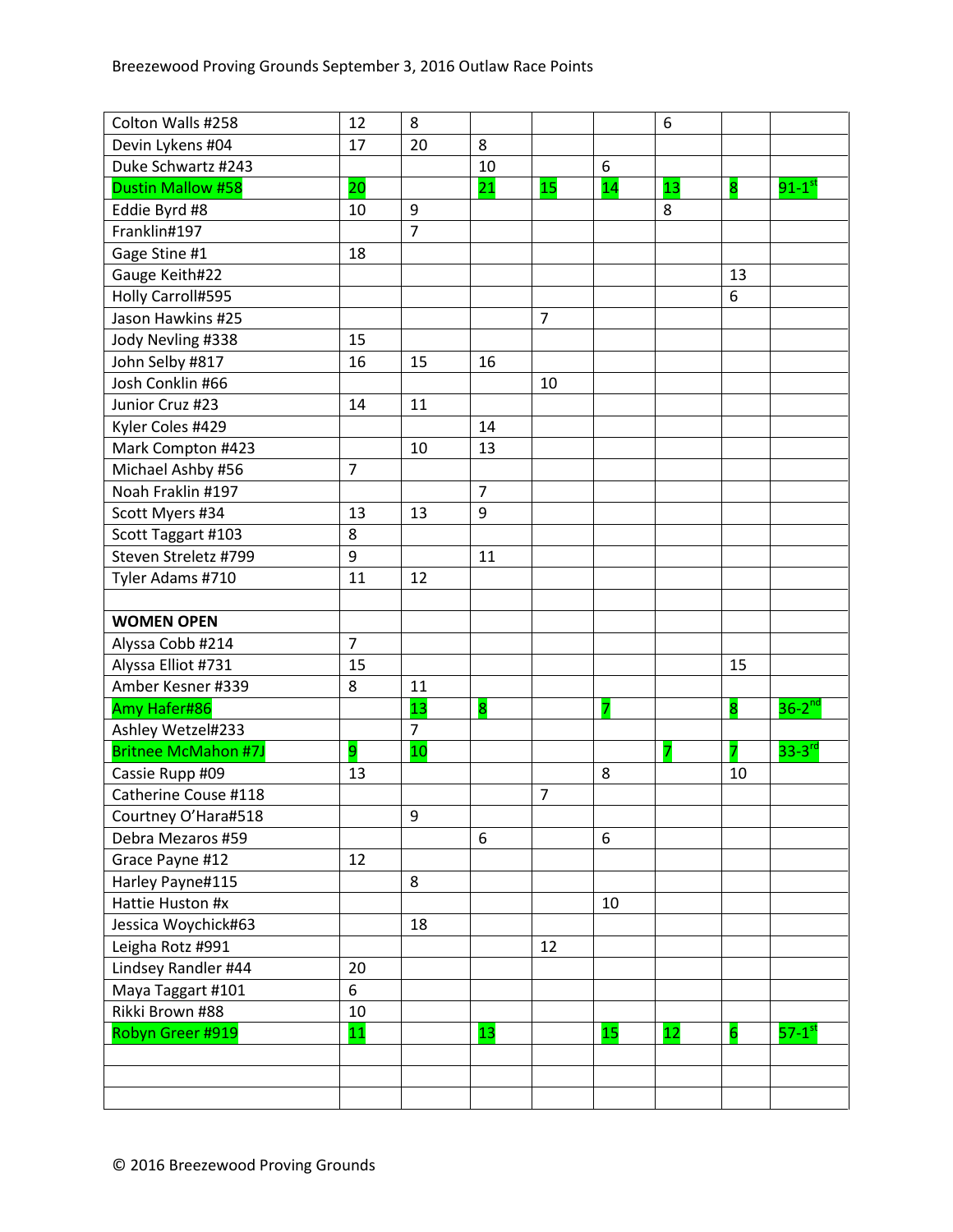| <b>250 BEGINNER</b>       |               |                        |                      |    |                |                |    |                        |
|---------------------------|---------------|------------------------|----------------------|----|----------------|----------------|----|------------------------|
| Andrew Barnhart #841      | 18            |                        | 17                   | 21 |                |                |    |                        |
| Andrew Decker #821        |               |                        | 29                   |    | 18             |                |    |                        |
| Andy Claar#247            |               |                        |                      |    |                | 8              | 10 |                        |
| Austin Crouse #11         | 13            |                        |                      |    |                |                |    |                        |
| Austin Monroe #6          |               | 10                     |                      | 11 | $9\,$          | 9              |    | $39-9$ <sup>th</sup>   |
| Boris Funk #41            | 22            |                        |                      |    |                |                |    |                        |
| Brad Hopkin #973          | 32            |                        |                      |    |                |                |    |                        |
| Brad Logsdon #22          | 17            |                        |                      |    |                |                |    |                        |
| Brady Chrisko #538        | $33 - 3^{rd}$ | $21 - 2^{nd}$          | 25                   |    |                |                |    |                        |
| Brady Parks #241          | 25            |                        |                      |    |                |                |    |                        |
| Brandon Beam #1           |               | 18                     | 30                   |    |                |                |    |                        |
| <b>Brandon Carter #27</b> |               | 13                     |                      |    |                |                |    |                        |
| Brendon Emerick#121       |               |                        |                      |    |                |                | 13 |                        |
| <b>Brock Parshall #0</b>  | 31            |                        |                      |    |                |                |    |                        |
| Bryce Hoffman#12          |               |                        |                      |    |                | 12             | 15 |                        |
| Casey Randler #213        | $40 - 1$ st   |                        |                      |    | $29 - 1^{st}$  |                |    |                        |
| Chris West#410            |               | 8                      | 12                   |    |                |                |    |                        |
| Cody Johnson #72          | 16            | 12                     | 14                   | 13 | $\overline{7}$ | $\overline{7}$ | 9  | $78 - 7$ <sup>th</sup> |
| Cody Wagner #9w           |               |                        | $35-2^{nd}$          |    |                |                |    |                        |
| Colton Walls#258          |               | 14                     |                      |    | 15             | 15             | 19 | $63 - 8^{th}$          |
| Curtis Hostetler #116     | 25            |                        |                      |    |                |                |    |                        |
| David Grey #13            |               |                        |                      | 12 |                |                |    |                        |
| Denise Gutiarraz #5       | 21            |                        |                      |    |                |                |    |                        |
| Derek McMillen #81        | 18            |                        |                      |    |                |                |    |                        |
| Devin Myer #7             |               |                        |                      |    | 8              |                |    |                        |
| Dustin Clark #987         | 20            | 12                     | 22                   |    |                |                |    |                        |
| Dustin Fetterman #2       | 17            | 11                     |                      |    |                |                |    |                        |
| Dylan Voris #621          | 26            | 15                     |                      |    |                |                |    |                        |
| Eric Waldon #107          | 20            |                        |                      |    |                |                |    |                        |
| Franklin #197             |               | 8                      |                      |    |                |                |    |                        |
| Hunter Biesinger #11      | 19            |                        |                      |    |                |                |    |                        |
| Hunter Hillyard#8         |               | $26 - 1$ <sup>st</sup> | $40-1$ <sup>st</sup> |    |                |                |    |                        |
| Isaac Born #116           | 12            |                        | 10                   | 14 |                |                |    |                        |
| Jacob Burger #716         | 28            | 18                     | 13                   |    |                |                |    |                        |
| Jacob Mowry #44           | 8             |                        |                      |    |                |                |    |                        |
| Jared McGill #54          | $35-2^{nd}$   |                        |                      |    |                |                |    |                        |
| Jason Inverso #91         |               |                        | 26                   |    |                |                |    |                        |
| Jason Kalnas#08           |               |                        |                      |    |                |                | 20 |                        |
| Jeff Cooper #11           |               |                        |                      |    |                | 11             |    |                        |
| Jeremy Witner #7          | 30            |                        |                      |    |                |                |    |                        |
| Joe Calvert#128           | 29            |                        |                      |    | 11             |                |    |                        |
| Joey Montanti #169        |               |                        |                      |    | $24-2^{nd}$    |                |    |                        |
| Jordan Connell #142       | 26            | 17                     |                      | 19 | 17             | 16             | 18 | $113-2^{nd}$           |
| Jordan Gebhardt #36       | 16            |                        |                      |    |                |                |    |                        |
| Josh Beal #12             | 14            |                        |                      |    |                |                |    |                        |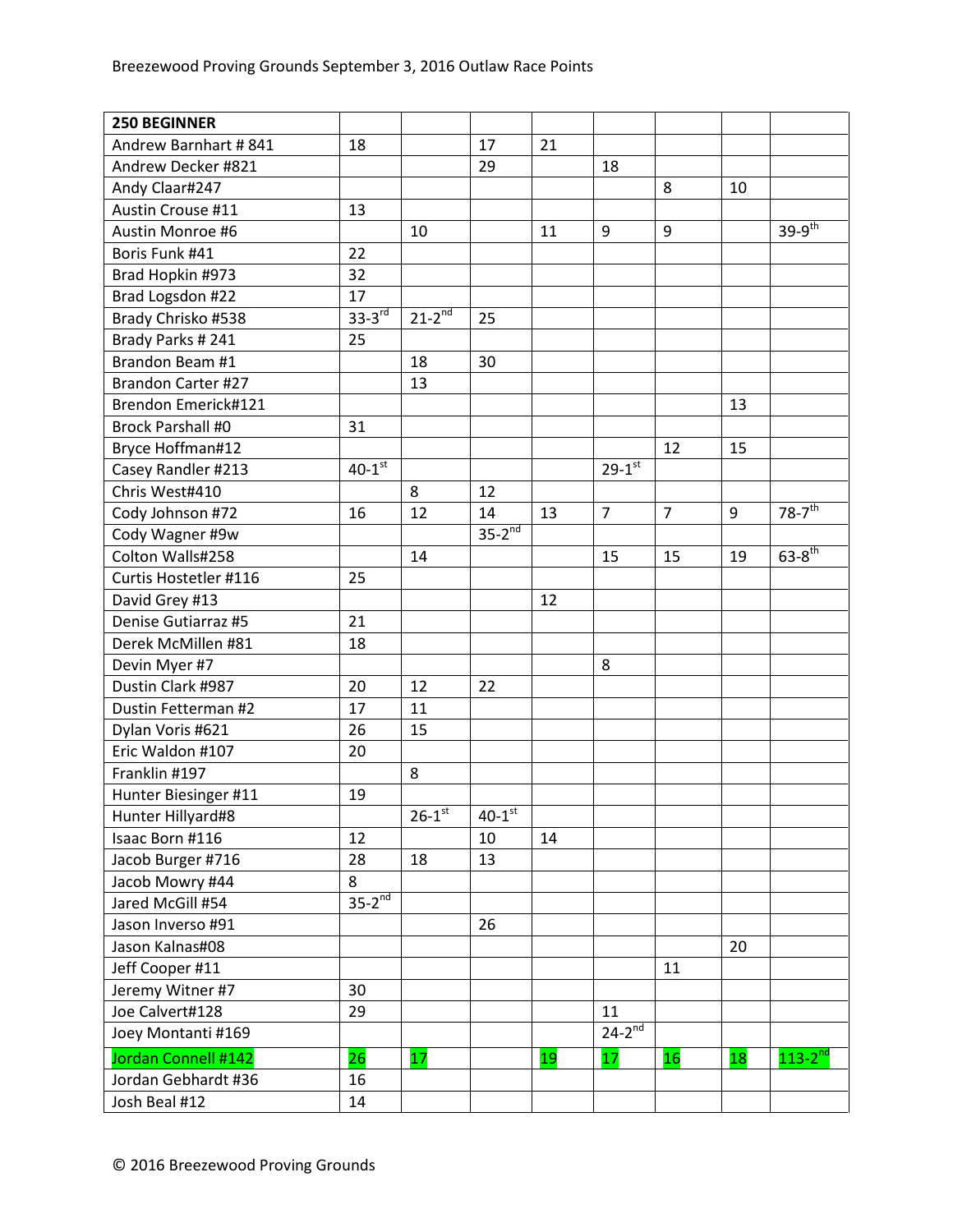| Josh Buckner#98       |                      | 10                   | 16                   | 16                   |             |                    |    |                         |
|-----------------------|----------------------|----------------------|----------------------|----------------------|-------------|--------------------|----|-------------------------|
| Josh David #17        |                      |                      |                      | 15                   | 12          | 14                 |    |                         |
| Justin Hemings #22J   | 27                   | $20-3^{rd}$          |                      |                      |             |                    |    |                         |
| Kalim Snowberger #7   |                      |                      |                      |                      | 10          | 10                 | 12 |                         |
| Kavan Holderbaum #110 | 23                   | $27-1$ <sup>st</sup> | 27                   |                      |             |                    | 30 | $107 - 4$ <sup>th</sup> |
| Kegan Landis #77      | 22                   |                      |                      |                      |             |                    |    |                         |
| Kenny Barber #69      |                      |                      |                      |                      | 20          |                    |    |                         |
| Kevin Stailey #214    |                      |                      |                      | 22                   |             | 17                 | 25 |                         |
| Kirk Barb #427        | 14                   |                      |                      |                      |             |                    |    |                         |
| Kyle Morrow #827      | 21                   |                      | 23                   |                      |             |                    |    |                         |
| Larry Wyatt #423      |                      |                      | 20                   |                      |             |                    |    |                         |
| Logan Rummel #133     | 15                   | 14                   |                      | $\overline{24}$      | 19          |                    | 14 | $86-5$ <sup>th</sup>    |
| Luke Hahn #18         |                      |                      |                      | 20                   |             |                    |    |                         |
| Matt Gilbert#393      |                      |                      |                      |                      |             |                    | 17 |                         |
| Matt Heacock #718     | 27                   |                      | 28                   |                      |             |                    |    |                         |
| Michael Ashby #56     | $33 - 3^{rd}$        |                      |                      | $32-1$ <sup>st</sup> | 21          | $22-2^{\text{nd}}$ |    | $108 - 3^{rd}$          |
| Morgan Cessna #730    | 19                   |                      |                      |                      |             |                    |    |                         |
| Nate Green#72         |                      |                      |                      |                      |             | 18                 |    |                         |
| Nathan Boron#618      |                      |                      |                      |                      |             |                    | 11 |                         |
| Neal Young#357        |                      |                      |                      |                      |             | 13                 | 21 |                         |
| Nick Krulle #926      | 6                    |                      |                      |                      |             |                    |    |                         |
| Noah Franklin #197    | 15                   |                      | 11                   | 10                   |             |                    |    |                         |
| Noah Giles#114        |                      | 17                   |                      |                      |             |                    |    |                         |
| Oceus Guerra #777     | 10                   |                      |                      |                      |             |                    |    |                         |
| Ryan Albright #605    |                      |                      | 15                   |                      |             |                    |    |                         |
| Ryan Purkey#51        |                      | 9                    |                      |                      |             |                    | 8  |                         |
| Sam Silfies #44       | 24                   |                      | 18                   |                      |             |                    |    |                         |
| Sammy Brink #21       | 23                   |                      |                      |                      |             |                    |    |                         |
| Scott Myers #34       | 31                   | 16                   | 31                   | $25-3^{rd}$          |             |                    |    |                         |
| Sean Trabold #256     |                      |                      |                      |                      | $22-3^{rd}$ |                    |    |                         |
| Seth Fike #743        |                      | $19-3^{rd}$          |                      |                      |             |                    | 23 |                         |
| Seth Holderbaum #1    | 11                   | 13                   |                      |                      |             |                    |    |                         |
| Seth Long #7          |                      | 9                    |                      |                      |             |                    |    |                         |
| Shaun Cram #856       |                      |                      |                      |                      | 16          |                    |    |                         |
| Shawn Anders Jr #134  | $40-1$ <sup>st</sup> |                      |                      |                      |             |                    |    |                         |
| Tanner Adams #729     | 32                   | 19                   | 24                   |                      | 14          | 19                 | 16 | $124-1$ <sup>st</sup>   |
| Tim Nell #717         | $\overline{7}$       | $\overline{7}$       |                      |                      |             |                    |    |                         |
| TJ Rhode #33          | 24                   |                      | 21                   | 23                   | 13          |                    |    | $81-6^{th}$             |
| Tom Decker#16         |                      | 11                   |                      |                      |             |                    |    |                         |
| Tommy Riccio #912     | 28                   |                      |                      |                      |             |                    |    |                         |
| Travis Keyser#43      |                      |                      |                      |                      |             | $27-1$ st          |    |                         |
| Trenton Friend #799   | 9                    |                      |                      |                      |             |                    |    |                         |
| Trevor Black #32      | 29                   | $22 - 2^{nd}$        | $33-3$ <sup>rd</sup> |                      |             |                    |    |                         |
| Tucker Coons #71      | $35-2^{nd}$          |                      |                      |                      |             |                    |    |                         |
| Ty Claycomb#6x        |                      | 16                   | 32                   |                      |             |                    |    |                         |
| Tyler Adams #710      | 30                   | 15                   |                      |                      |             |                    |    |                         |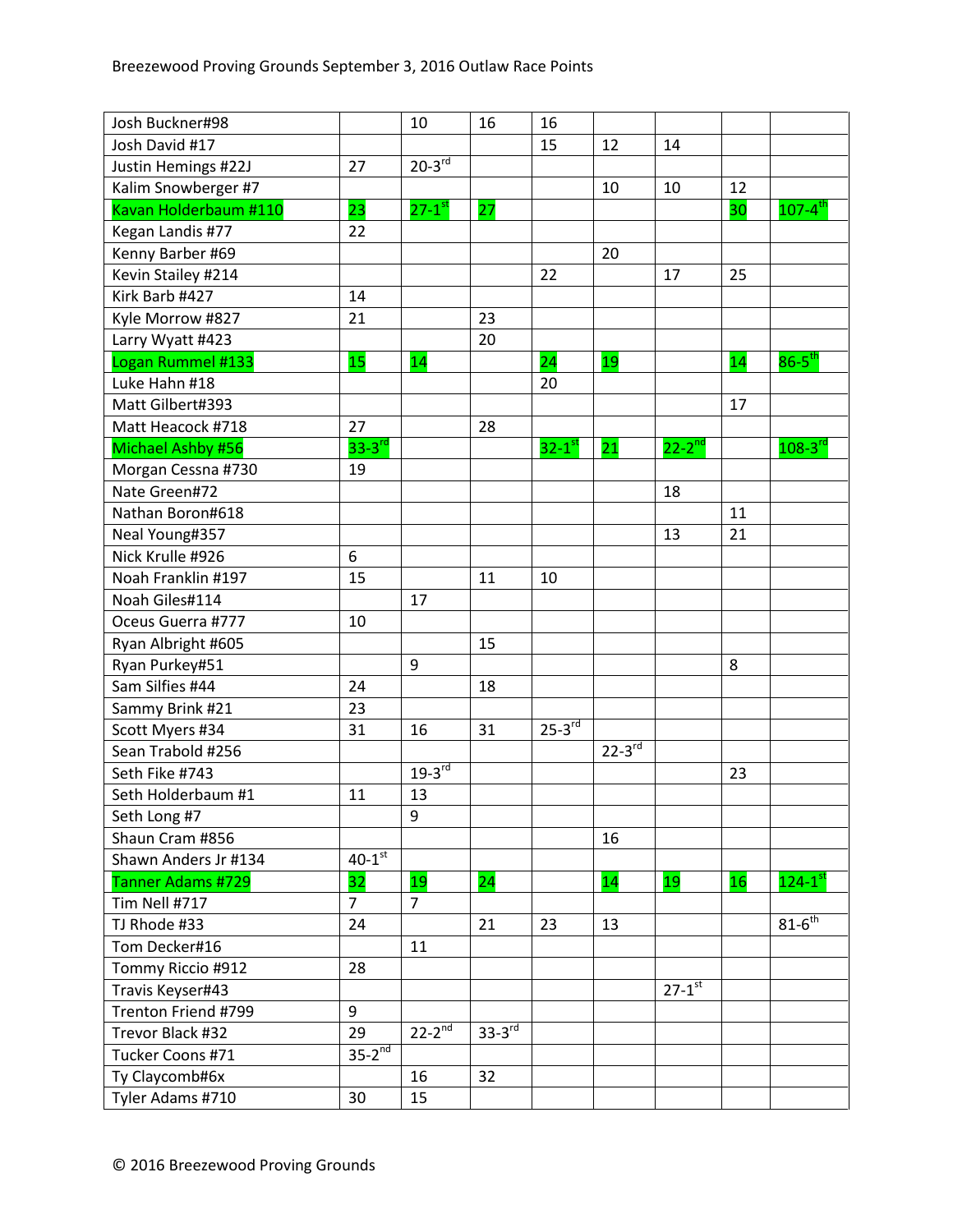| Tyler Jones #22          |                        |             | 19 |                      |    |             |                |                         |
|--------------------------|------------------------|-------------|----|----------------------|----|-------------|----------------|-------------------------|
| Wyatt Dunn #213          |                        |             |    | 17                   |    |             |                |                         |
| Zac Dziedzickie #794     |                        |             |    | $27 - 2^{nd}$        |    |             |                |                         |
| Zach Jonhnston#184       |                        |             |    |                      |    | $20-3^{rd}$ | 22             |                         |
| Zach Wagner #90          |                        |             |    | 18                   |    |             |                |                         |
|                          |                        |             |    |                      |    |             |                |                         |
| <b>450 BEGINNER</b>      |                        |             |    |                      |    |             |                |                         |
| Alden Helmick #694       | $27-2^{nd}$            | 21          |    |                      |    |             |                |                         |
| Alvaro Edvon#11          |                        |             |    |                      |    |             | $\overline{7}$ |                         |
| Andrew Johnston#7        |                        |             |    |                      |    |             | 18             |                         |
| Andrew Morelli #304      |                        |             | 17 | 15                   |    |             |                |                         |
| Austin Karlinsey #111    | 11                     | 17          | 12 |                      | 23 |             |                | $63 - 13^{th}$          |
| Brandon Beam #103        | 19                     |             | 20 |                      |    |             |                |                         |
| Brandon Ickes #256       | $\overline{21}$        | 24          | 16 |                      | 18 | 22          | 19             | $120 - 4$ <sup>th</sup> |
| <b>Brock Darshall #0</b> | 15                     |             |    |                      |    |             |                |                         |
| Bryce Mathers #726       | 9                      |             | 10 | 10                   | 11 | 14          | 8              | $62 - 14$ <sup>th</sup> |
| Caden Burke #420         | 14                     | 18          | 11 | 19                   |    |             | 13             | $75 - 10^{th}$          |
| Calvin Guelich#684       |                        |             |    |                      | 30 |             |                |                         |
| Carlos Pineda #330       |                        | 26          |    |                      |    |             |                |                         |
| Carlos Romero#78F        |                        |             |    |                      |    | 12          |                |                         |
| Casey Frye #303          |                        | 23          |    |                      |    |             | 26             |                         |
| Casey Randler #213       | $32-1$ st              |             |    |                      |    |             |                |                         |
| CJ Danford#7             |                        | 12          |    |                      |    |             |                |                         |
| CJ Seek #616             |                        |             |    | 11                   | 25 |             | 11             |                         |
| Clinton Barclay #72      |                        |             |    | $30-1$ <sup>st</sup> |    |             |                |                         |
| Codie Culley#99          |                        |             |    |                      |    |             | 11             |                         |
| Colton Walls #258        | 12                     |             |    |                      | 17 |             | 12             |                         |
| Cory McCully#6           |                        | $29-2^{nd}$ |    |                      |    |             |                |                         |
| Dakota Peters #5         | 10                     |             |    |                      |    |             |                |                         |
| Dan Loomis #24           | 18                     |             | 31 |                      |    |             |                |                         |
| David Pineda#33F         |                        |             |    |                      |    | 19          |                |                         |
| David Ramsey #99         |                        | 14          | 13 |                      |    |             |                |                         |
| Dayman Ramsey #99        | 11                     |             |    |                      |    |             |                |                         |
| Devon Kelly #301         |                        | 13          |    |                      |    |             |                |                         |
| Dustin Corle #554        |                        |             |    | 22                   | 14 | 18          |                |                         |
| Dustin Fetterman#2       |                        | 13          |    |                      |    |             |                |                         |
| Dylan Coon#78            |                        |             |    |                      |    |             | 16             |                         |
| Dylan McKnight#214       |                        |             |    |                      |    | 10          |                |                         |
| Dylan Voris #621         | 17                     | 22          |    |                      |    |             |                |                         |
| Eduardo Ramos#21         |                        |             |    |                      |    |             | 8              |                         |
| Ethan Hommell#07         |                        |             |    |                      |    |             | 17             |                         |
| Ferdi Sosa#920           |                        |             |    |                      |    |             | 20             |                         |
| Ferdy Medrano #920       | $25 - 1$ <sup>st</sup> | 19          |    |                      |    |             |                |                         |
| Greg Martin#542          |                        |             |    |                      |    |             | 14             |                         |
| Heath Himes #331         | 20                     |             |    |                      |    |             |                |                         |
| Jacob Burger #716        | 22                     | 25          | 29 |                      |    |             |                |                         |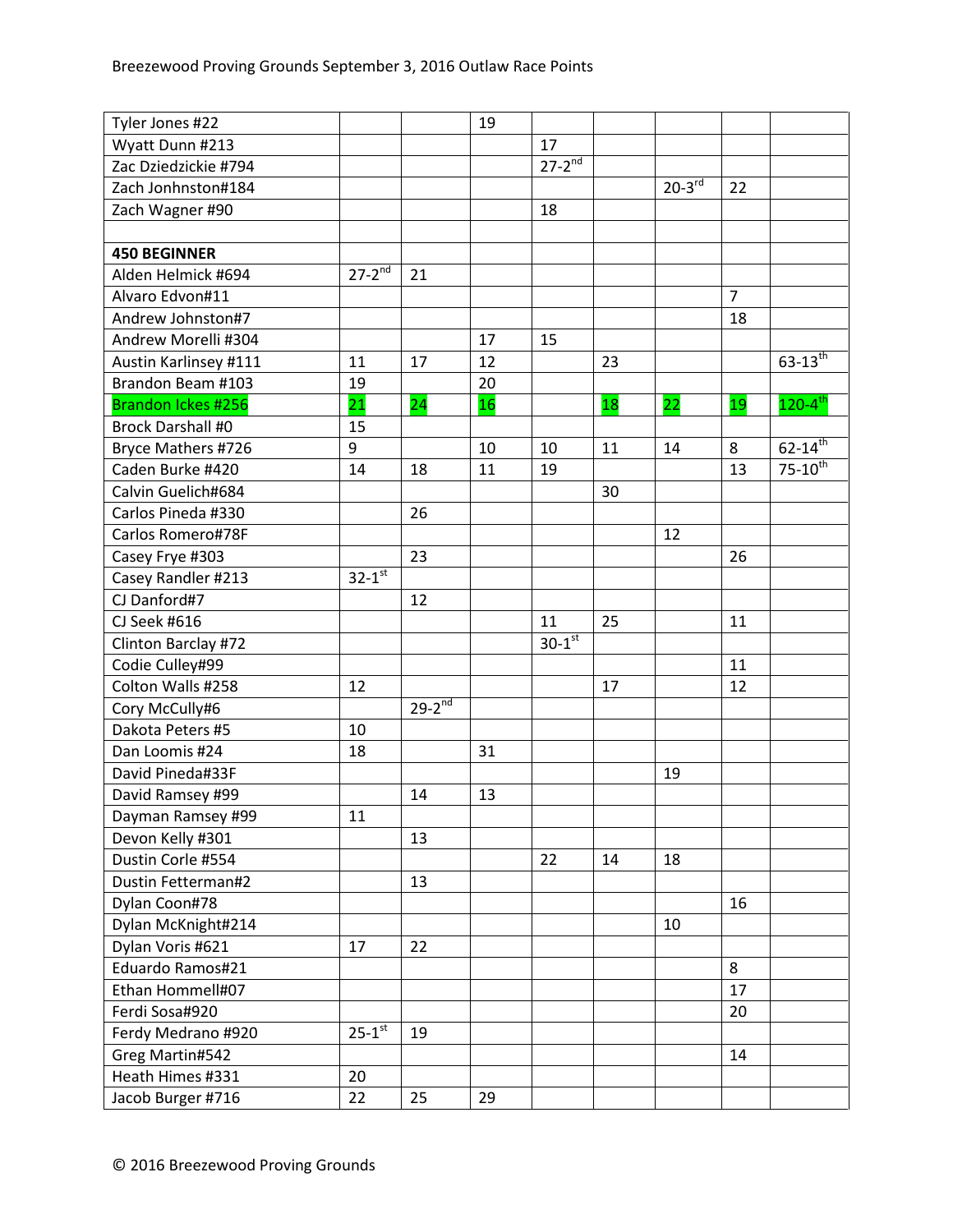| Jake Lowe #331             | 8              |                        |                          | 14                   |                        |                      |                 |                         |
|----------------------------|----------------|------------------------|--------------------------|----------------------|------------------------|----------------------|-----------------|-------------------------|
| Jason Kalnas#08            |                |                        |                          |                      |                        |                      | 28              |                         |
| Jason Thompson #16         |                | 15                     |                          |                      |                        |                      |                 |                         |
| Jeremy Dube #15            |                |                        | 26                       |                      |                        |                      |                 |                         |
| Jeremy Wagner#726          |                |                        |                          |                      | 24                     |                      |                 |                         |
| Jeremy Whited #835         | 14             | $28-2^{nd}$            | 22                       |                      |                        | $23 - 3^{rd}$        | 21              | $108 - 6^{th}$          |
| Jim Jacobs #11             |                |                        |                          | 9                    |                        |                      |                 |                         |
| Joey Montanti #169         |                |                        |                          |                      | $38-1$ st              |                      |                 |                         |
| John Ashcraft#158          |                | $34 - 1^{st}$          |                          |                      |                        |                      |                 |                         |
| John Flesner #7            | 24             |                        |                          |                      |                        |                      |                 |                         |
| Jordan Connell#142         |                |                        |                          |                      | 19                     |                      |                 |                         |
| Josh Webster #828          |                |                        |                          |                      | 29                     |                      |                 |                         |
| Justin Hemmings #22J       | $26 - 3^{rd}$  |                        |                          |                      |                        |                      |                 |                         |
| Justin Rodkey#360          |                |                        |                          |                      | 10                     |                      |                 |                         |
| Kalim Snowberger #724      | 9              | 11                     | 9                        |                      | 13                     | 13                   | 10              | $65 - 12^{th}$          |
| Kavan Holderbaum #110      | 21             | $33 - 1$ <sup>st</sup> | 23                       |                      |                        |                      | 23              | $100 - 7$ <sup>th</sup> |
| Kenny Barber#69            |                |                        |                          |                      | $31 - 3$ <sup>rd</sup> |                      |                 |                         |
| <b>Kevin Bratton #17</b>   | 25             |                        | 25                       | $\overline{21}$      | 22                     | 20                   | 14              | $127 - 3^{rd}$          |
| Kevin Staily#214           |                |                        |                          |                      |                        | 21                   |                 |                         |
| Kolton Wagner#5w           |                |                        |                          |                      | 21                     | 17                   |                 |                         |
| Kurt Vail #913             | 16             |                        |                          |                      |                        |                      |                 |                         |
| Kyle Morrow #827           | 15             |                        | 28                       | 12                   | 15                     |                      |                 | $70 - 11^{th}$          |
| Laetten Park #84           | 10             | 15                     | 27                       |                      |                        |                      |                 |                         |
| Lance Hughes #4            | 8              |                        |                          |                      |                        |                      |                 |                         |
| <b>Manuel Ramos #983</b>   | $\overline{7}$ |                        |                          |                      |                        |                      | 15              |                         |
| Mason Guelich #691         | 16             |                        |                          | 13                   |                        |                      |                 |                         |
| Matt Case #831x            |                | 20                     |                          | $23-3^{rd}$          |                        |                      | 18              |                         |
| Michael Minium#11          |                |                        |                          |                      |                        |                      | 9               |                         |
| Mike Feathers#447          |                |                        |                          |                      |                        |                      | 9               |                         |
| Mitch Hurst #84            |                |                        | $34 - 2^{\overline{nd}}$ |                      |                        |                      |                 |                         |
| Neal Young#357             |                |                        |                          |                      |                        |                      | 12              |                         |
| Nick Feudale #94           | 18             |                        |                          |                      |                        |                      |                 |                         |
| Nick Venable #5            |                |                        |                          | 17                   |                        |                      |                 |                         |
| Nicklos Beaulieu#541       |                | 16                     | 18                       |                      |                        |                      | 16              |                         |
| Noah Straub #418           |                |                        |                          | 18                   |                        |                      |                 |                         |
| Olmer Fuentes#29           |                |                        |                          |                      |                        | 11                   |                 |                         |
| Rick Meyers#115            |                | 19                     | 24                       |                      |                        |                      |                 |                         |
| <b>Riley Schaffer #827</b> | 22             | 20                     | 21                       |                      | 27                     | $25-2^{nd}$          | 13 <sub>1</sub> | $128-2^{st}$            |
| Ryan Novella #3            | 13             | 18                     | 14                       |                      |                        |                      |                 |                         |
| Ryan Zannino#x             |                |                        |                          |                      |                        |                      | 19              |                         |
| Sammy Brink #21            | 13             |                        |                          |                      |                        |                      |                 |                         |
| Saun Cram #856             |                |                        |                          |                      | 12                     |                      |                 |                         |
| Scott Myers #34            | $28 - 2^{nd}$  | 22                     | $39-1$ <sup>st</sup>     | $25-2$ <sup>nd</sup> |                        |                      |                 | $114 - 5$ <sup>th</sup> |
| Seth Fike #743             |                | 24                     | 15                       |                      |                        |                      | 15              |                         |
| Tanner Adams #729          | 23             |                        | 30                       |                      | 28                     | 16                   |                 | $97-8$ <sup>th</sup>    |
| TJ Wendt #292              |                |                        |                          |                      | 20                     | $30-1$ <sup>st</sup> | 21              |                         |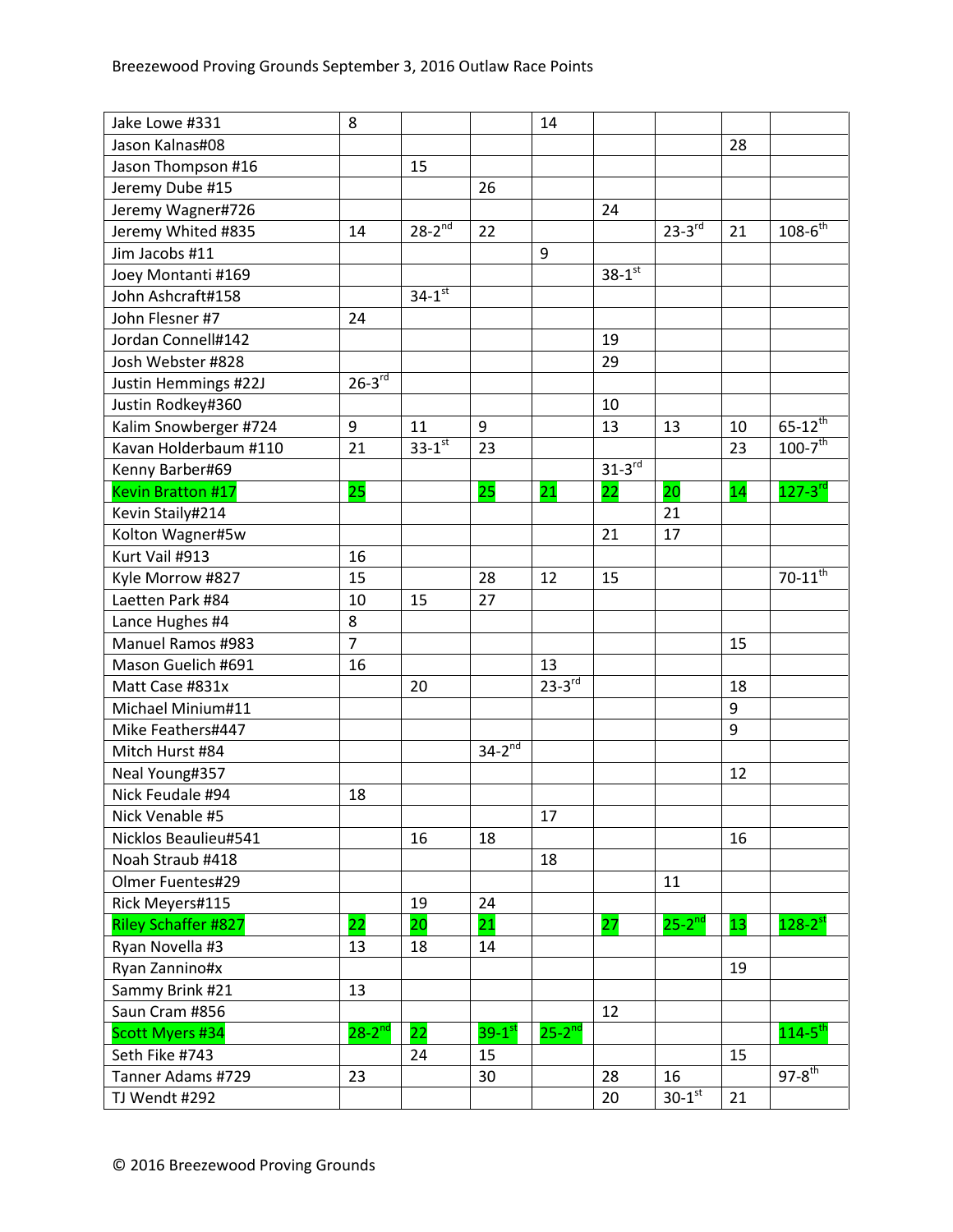| Travis Ritter #420      | 12                     | 16          |                | 16              | 16          |                 |                 | $60 - 15^{th}$          |
|-------------------------|------------------------|-------------|----------------|-----------------|-------------|-----------------|-----------------|-------------------------|
| Trent Bertothy #6       | 24                     |             |                |                 |             |                 |                 |                         |
| Trent Russler #212      | $33 - 1$ <sup>st</sup> | $27-3^{rd}$ |                |                 |             |                 |                 |                         |
| Trevor Kuhns #19        |                        | 14          |                |                 |             |                 |                 |                         |
| Troy Heming #24         |                        | 21          |                |                 |             |                 |                 |                         |
| Tucker Coons #71        | 23                     |             |                |                 |             |                 |                 |                         |
| Ty Claycomb #3          | 17                     | $26 - 3$ rd | $32-3^{rd}$    |                 |             |                 | 10              | $85-9^{th}$             |
| Tyler Adams #710        | 19                     |             |                |                 |             |                 |                 |                         |
| Tyler Kuhns#26          |                        | 17          |                |                 |             |                 |                 |                         |
| Tyler Moore #796        |                        | 25          |                |                 |             |                 |                 |                         |
| Zach Wendt #293         | 20                     | 23          | 19             | 20              | 26          | 15 <sub>1</sub> | 17              | $140-1$ <sup>st</sup>   |
| Zack Guyan #610         |                        |             |                |                 | $33-2^{nd}$ |                 |                 |                         |
|                         |                        |             |                |                 |             |                 |                 |                         |
| <b>250 INTERMEDIATE</b> |                        |             |                |                 |             |                 |                 |                         |
| Aaron Dravk #607        | 18                     | 17          | 16             |                 |             |                 | 16              | $67-7$ <sup>th</sup>    |
| Ari Ramond#740          |                        |             |                |                 |             |                 | 8               |                         |
| Austin Fry #212         |                        |             |                | 15              |             |                 |                 |                         |
| Austin Hollen#387       |                        |             |                |                 |             |                 | 15              |                         |
| Ben Cunningham#501      |                        |             |                |                 |             |                 | 19              |                         |
| Brendan Black #41       | 16                     | 14          |                |                 |             |                 |                 |                         |
| Cameron Phomsopha #113  | 10                     | 15          | 20             | 8               | 7           | 26              | $\overline{21}$ | $107 - 3$ <sup>rd</sup> |
| Carson Good #454        |                        |             | 15             |                 |             |                 |                 |                         |
| Chance Watro #97        | 25                     | 21          | 17             | 9               |             |                 |                 | $72-6^{th}$             |
| Chris Hoffman #051      |                        | 18          | 27             | $\overline{22}$ | 17          |                 | 26              | $110 - 2^{nd}$          |
| Conner Vulcan #975      |                        |             |                |                 | 9           | 12              | $\overline{7}$  |                         |
| Dalton Snook #25s       | 15                     | 11          | 8              |                 | 14          | 18              | 6               | $72-6^{th}$             |
| David Langston #32      | $\overline{7}$         |             |                |                 |             |                 |                 |                         |
| Derick Barb #494        |                        |             |                |                 | 8           |                 |                 |                         |
| Don Case #141           |                        |             | $\overline{7}$ |                 |             |                 |                 |                         |
| Drew Kibler #29         | 22                     |             |                |                 |             |                 |                 |                         |
| Eran Pielert #153       |                        |             | 11             | 11              |             |                 |                 |                         |
| Eric Straub #38         | 26                     | 19          | 19             | 17              | 19          | 17              | 9               | $126-1$ <sup>st</sup>   |
| Gage Stine #1           | 21                     |             |                |                 |             |                 |                 |                         |
| Grant Garber #217       | 23                     |             |                |                 |             |                 |                 |                         |
| Jason Simpson #12       | 20                     | 9           | 12             |                 |             |                 |                 |                         |
| John Selby #817         | 24                     |             |                |                 | 15          |                 | 18              |                         |
| Josh Montanti #69       |                        |             |                |                 | 24          |                 |                 |                         |
| Kevin Clark #87         | 17                     | 13          | 13             | 12              | 12          | 18              | 11              | $96 - 5$ <sup>th</sup>  |
| Kyle Abe#323            |                        |             |                |                 |             | 9               |                 |                         |
| Kyle Swift #392         |                        | 10          |                |                 |             |                 |                 |                         |
| Kyler Coles #429        |                        |             | 14             |                 |             |                 |                 |                         |
| Mark Compton #423       | 19                     | 16          | 18             | 7               | 11          | 16              | 12 <sub>2</sub> | $99 - 4$ <sup>th</sup>  |
| Matt Funk #37           | 11                     |             |                |                 |             |                 |                 |                         |
| Michael Ashby#56        |                        |             |                |                 |             |                 | 14              |                         |
| Mike Novella #319       | 12                     |             |                |                 |             | 14              |                 |                         |
| Nathan Brown #511       | 8                      |             | 10             |                 |             |                 |                 |                         |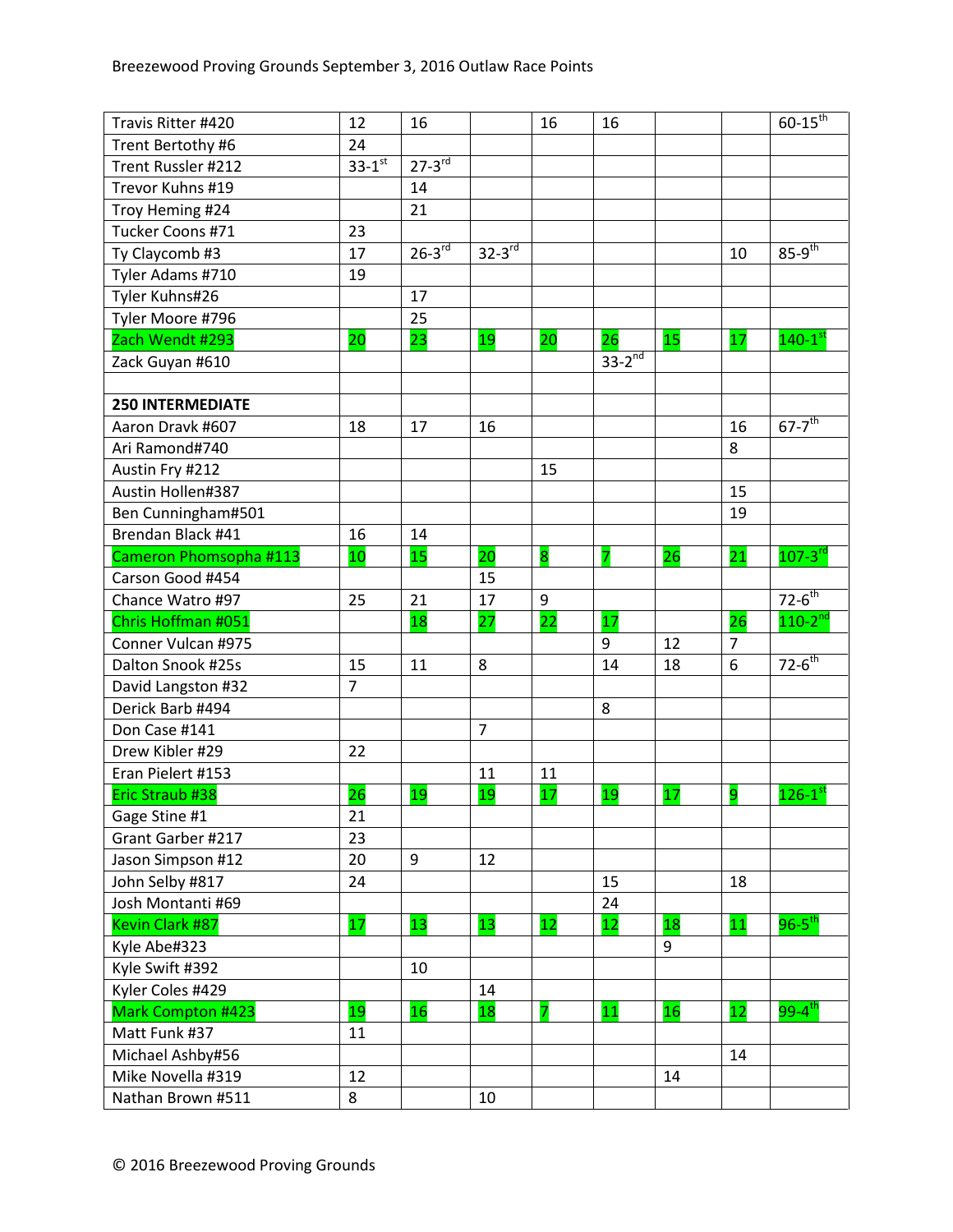| Ryan Taylor #24         | 14 | 8              |    |                |    |                |    |                        |
|-------------------------|----|----------------|----|----------------|----|----------------|----|------------------------|
| Scott Clapper #60       | 34 | 26             | 22 |                |    |                |    |                        |
| Shawn Anders #134       |    |                |    | 13             | 16 | 21             | 10 | $60 - 8$ <sup>th</sup> |
| Stash Breinich #158     | 9  | $\overline{7}$ |    | 6              | 10 | 10             |    | $42 - 10^{th}$         |
| Trey Gildea#247         |    |                |    |                |    |                | 17 |                        |
| Tucker Hake #481        | 13 |                |    |                |    |                |    |                        |
| Tyler Pennington #974   |    | 12             | 9  | 10             |    | 13             | 13 | $57-9$ <sup>th</sup>   |
| Vincent Harrison #297   | 27 |                |    |                | 13 |                |    |                        |
| Wes Dennis#215          |    |                |    |                |    | 15             |    |                        |
| Wyatt Johnson #x        | 29 |                |    |                |    |                |    |                        |
| Zach Eller#62           |    |                |    |                |    | 11             |    |                        |
|                         |    |                |    |                |    |                |    |                        |
| <b>450 INTERMEDIATE</b> |    |                |    |                |    |                |    |                        |
| Aaron Dravk #607        | 26 | 14             | 15 |                |    |                |    |                        |
| Andy Civils#110         |    |                |    |                |    |                | 16 |                        |
| Austin Fry #212         |    |                |    | 11             |    |                |    |                        |
| Austin Hollen #224      | 13 |                | 9  |                | 9  |                |    |                        |
| Ben Cunningham#501      |    |                |    |                |    |                | 11 |                        |
| <b>Brett Pochet #22</b> | 23 | 12             | 16 | 10             |    |                | 14 | $75-3$ <sup>rd</sup>   |
| Calob Walls #259        | 20 |                |    |                | 12 | 13             | 23 | $68 - 4$ <sup>th</sup> |
| Cameron Phomsopha #113  | 10 |                |    |                |    |                |    |                        |
| Carl Michael #114       |    |                | 6  |                |    |                |    |                        |
| Chris Hoffman #051      |    |                | 25 | 7              | 15 | 8              | 9  | $64-5^{\text{th}}$     |
| Clint Smith#5           |    |                |    |                |    | 6              |    |                        |
| Cody Johnson #31        | 35 |                |    | 21             |    |                |    |                        |
| Collin Karch #73        | 25 |                |    |                |    |                |    |                        |
| Cory Saddler #83        |    |                |    | 14             | 20 | 22             |    |                        |
| Curt Wilson #23         | 27 | 11             | 17 | 16             |    | 14             | 21 | $106-1^\mathrm{st}$    |
| Dillion Shoop #311      |    | 16             |    |                |    |                |    |                        |
| Dustin Trey #124        |    |                |    | 12             |    |                |    |                        |
| Dylan Shoop#311         |    |                |    |                |    | 15             | 19 |                        |
| Eric Straub #38         | 22 | 13             | 12 | $\overline{9}$ | 11 | 11             | 12 | $90-2^{nd}$            |
| Ethan Brown #215        |    |                |    | 6              |    |                |    |                        |
| Frank Schaetzke #19     | 19 |                | 13 |                |    |                |    |                        |
| Greg Asher #1           |    |                | 18 |                |    |                | 20 |                        |
| Hunter Shriner#20       |    |                |    |                |    | 17             | 28 |                        |
| Jason Winter#27         |    | 10             |    |                |    |                |    |                        |
| Joey Gay#93             |    |                |    |                |    | 12             |    |                        |
| John Ashcraft#58        |    |                |    |                |    |                | 15 |                        |
| John Selby #817         |    |                | 14 |                |    |                |    |                        |
| Josh Montanti #69       |    |                |    |                | 13 |                |    |                        |
| Justin Howell #177      | 16 |                |    |                |    |                |    |                        |
| Justin Schmidt#153      |    |                |    |                |    |                | 13 |                        |
| Kevin Clark #87         | 12 |                | 10 |                |    |                |    |                        |
| Mason Logue #527        | 11 | 6              | 8  |                | 10 | 9              | 10 | $54 - 6$ <sup>th</sup> |
| Mike Feather #447       | 17 |                | 11 |                |    | $\overline{7}$ |    |                        |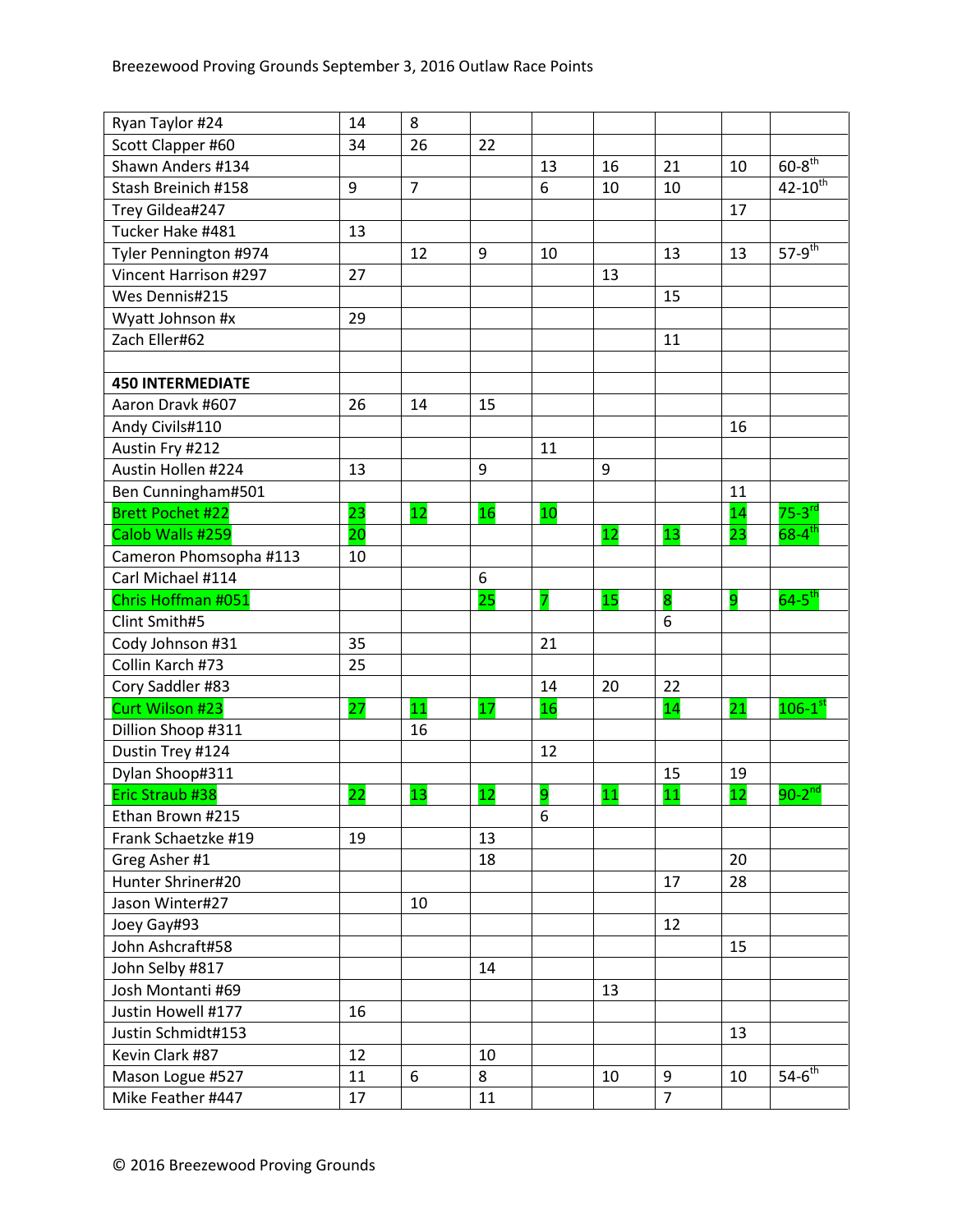| Mike Kerns#117                                   |                 | 8              | $\overline{7}$ | 8              |    |    |                |                      |
|--------------------------------------------------|-----------------|----------------|----------------|----------------|----|----|----------------|----------------------|
| Mike Payne #75                                   | 24              |                |                |                |    |    |                |                      |
| Nick Robertson #94                               |                 | $\overline{7}$ |                |                | 8  |    |                |                      |
| Ryan Taylor #24                                  | 15              | 9              |                |                |    |    |                |                      |
| Scott Clapper #680                               | 28              | 21             | 20             |                |    |    |                |                      |
| Shane Benitz #556                                | 9               |                |                |                |    |    | 8              |                      |
|                                                  | 18              |                |                | 13             |    |    | 17             |                      |
| Shawn Sparkman #156<br>Trey Gildea#247           |                 |                |                |                |    |    | 18             |                      |
| Tucker Hake #481                                 | 14              |                |                |                |    |    |                |                      |
| Wes Dennis#215                                   |                 |                |                |                |    | 10 |                |                      |
| Zach Coons #69                                   | 30              |                |                |                |    |    |                |                      |
|                                                  | 21              |                |                |                |    |    |                |                      |
| Zach Habegger #256                               |                 |                |                |                |    |    |                |                      |
| 250 ADVANCED                                     |                 |                |                |                |    |    |                |                      |
| #851                                             |                 |                | 10             |                |    |    |                |                      |
| A.J. Houser #195                                 | 8               |                |                |                |    |    |                |                      |
| Alex Maldet#183                                  |                 | 10             |                |                |    |    |                |                      |
| Billy Kwiecinski#517                             |                 |                |                |                |    | 16 |                |                      |
|                                                  |                 | 12             |                |                |    | 8  |                |                      |
| Brandon Albright #x<br><b>Brandon Minnich #3</b> | 9               |                |                |                |    |    |                |                      |
|                                                  |                 |                |                |                |    |    |                |                      |
| Braydyn Landrum#134                              |                 |                |                |                |    |    | $\overline{7}$ |                      |
| Bret Shipley #702                                | $\overline{7}$  |                |                | 15             |    |    | 10             |                      |
| Cory Gilliam #217                                | 11              |                |                |                |    |    |                |                      |
| Derek Miller x                                   |                 |                |                | $\overline{7}$ |    |    |                |                      |
| Dustin Miller #188                               |                 |                |                | 10             |    |    |                |                      |
| Estefan Castillo#72                              |                 |                |                |                |    |    | 18             |                      |
| Garrett Smith #624                               |                 |                | 6              |                |    |    |                |                      |
| Gauge Keith #22                                  |                 | 17             |                |                |    |    | 9              |                      |
| James Barry#18                                   |                 |                |                |                |    |    | 13             |                      |
| Jarrod Johns #92                                 |                 | 6              |                |                |    |    |                |                      |
| Jetti Pifer #141                                 |                 |                | 15             |                |    | 11 | 8              |                      |
| John Duckworth#621                               |                 |                |                |                | 9  | 9  | 11             |                      |
| Kace Sabedra #36                                 |                 |                |                |                | 6  |    |                |                      |
| Nick Bruce #218                                  |                 | 8              |                |                |    |    |                |                      |
| <b>Scott Martin #45</b>                          | $6\overline{6}$ | 7              | 8              | 8              | 7  | 7  | $\overline{6}$ | $49-1$ <sup>st</sup> |
| Scotty Clark #295                                | 16              |                |                |                |    |    |                |                      |
| William Carliny#139                              |                 |                |                |                | 14 |    |                |                      |
| Wyatt Johnson #x                                 |                 | 9              | $\overline{7}$ |                |    |    |                |                      |
|                                                  |                 |                |                |                |    |    |                |                      |
| <b>450 ADVANCED</b>                              |                 |                |                |                |    |    |                |                      |
| A.J. Houser #951                                 | 6               |                |                |                |    |    |                |                      |
| Alex Maldet #183                                 |                 | 11             |                | $\overline{7}$ |    |    |                |                      |
| Austin Monk #17                                  | $\overline{7}$  |                |                |                |    |    |                |                      |
| Billy Kibler #549                                |                 | 18             |                |                |    |    | 23             |                      |
| Billy Kwiecinski#517                             |                 |                |                |                |    | 21 |                |                      |
| Brandon Albright #x                              |                 | 10             |                |                |    |    |                |                      |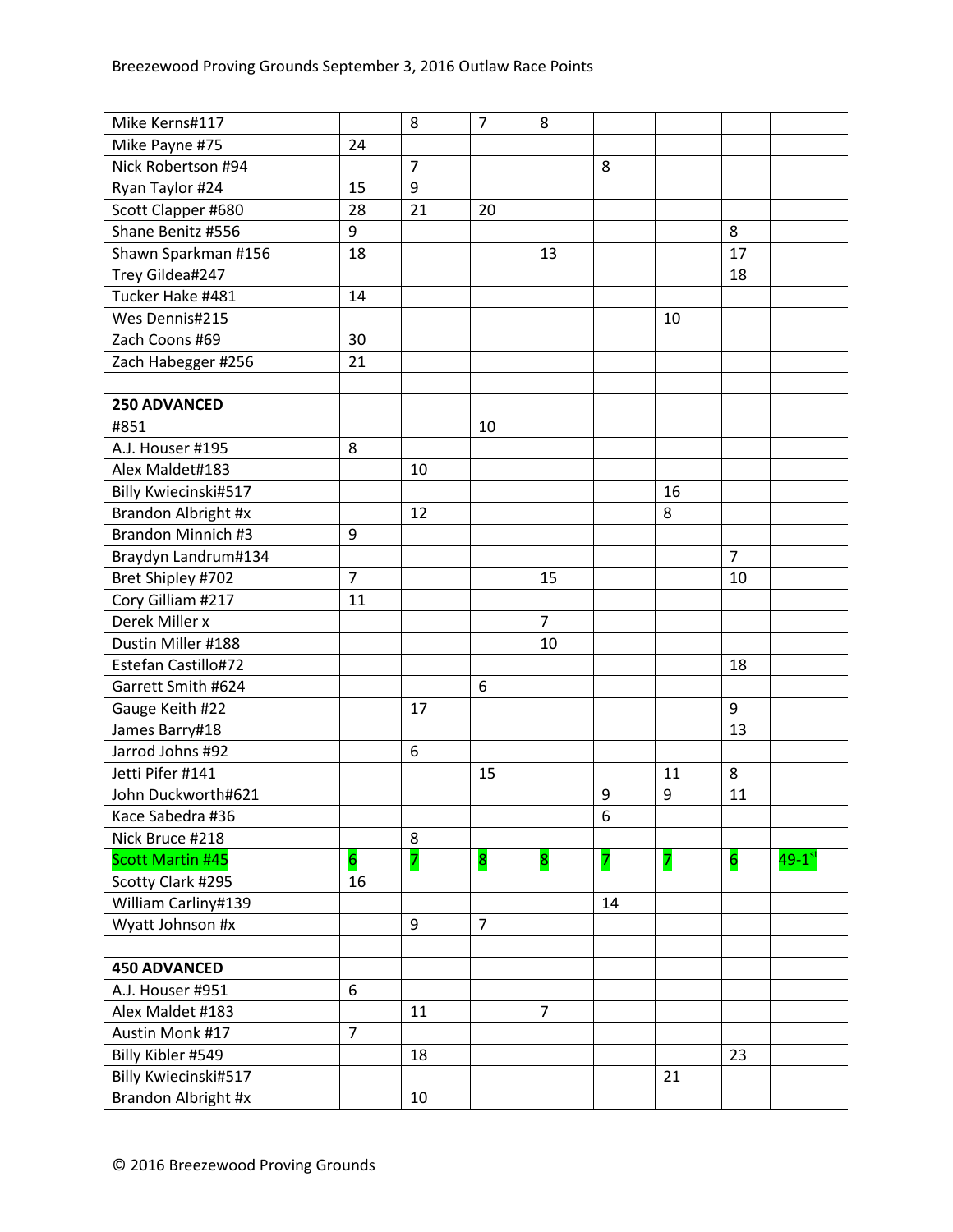| Braxdyn Landrum #40          | 8  |    |                |    |                |    |                |                      |
|------------------------------|----|----|----------------|----|----------------|----|----------------|----------------------|
| <b>Bret Shipley #702</b>     | 14 |    |                | 14 | 10             | 16 | 9              | $63-1$ <sup>st</sup> |
| Cory Gilliam #217            | 11 |    |                |    |                |    |                |                      |
| Dustin Miller #188           |    |    | 9              |    |                |    |                |                      |
| Eric McKay#878               |    |    |                |    |                |    | 15             |                      |
| Estefan Castille#72          |    |    |                |    |                |    | 14             |                      |
| Garrett Smith #624           |    |    | 16             |    |                |    |                |                      |
| James Barry #18              |    |    |                |    |                |    | 12             |                      |
| Jetti Pifer #141             |    |    | 9              |    |                | 13 | 18             |                      |
| Joel Schriver#151            |    |    | $\overline{7}$ |    |                |    |                |                      |
| Joey Deneen#257              |    |    |                |    |                | 9  |                |                      |
| John Duckworth #621          |    |    |                |    | $\overline{7}$ | 12 | 16             |                      |
| Josh Howser #718             | 19 |    | 11             |    | $\overline{6}$ | 14 | 13             | $63-1$ <sup>st</sup> |
| Josh Wilt #781               | 10 |    |                |    |                |    |                |                      |
| Michael Foor #451            |    |    |                |    | 8              |    |                |                      |
| Michael Morrison#128         |    |    |                |    |                |    | 8              |                      |
| Mike Novella #319            |    | 9  |                |    |                |    |                |                      |
| Pete Castillo#920            |    |    |                |    |                |    | 11             |                      |
| Pette Castillo#920           |    |    |                |    |                | 11 |                |                      |
| Preston Leonard#514          |    |    |                |    |                |    | 6              |                      |
| Scotty Clark #295            | 12 |    |                |    |                |    |                |                      |
| Stephen Plank #719           |    |    |                |    |                |    | 10             |                      |
| Trent Yoder #428             | 9  |    |                |    |                |    |                |                      |
| Vicko Castillo#72            |    |    |                |    |                | 10 |                |                      |
| William Carliny#513          |    |    |                |    | 15             |    |                |                      |
| Wyatt Johnson #x             |    | 13 | 8              |    |                |    |                |                      |
| Zack Kanter#145              |    |    |                |    |                |    | $\overline{7}$ |                      |
|                              |    |    |                |    |                |    |                |                      |
| VET OPEN 30+                 |    |    |                |    |                |    |                |                      |
| Alan Bonamo#421              | 26 |    |                |    |                |    |                |                      |
| <b>Balron Barriento #831</b> |    | 10 |                |    |                |    |                |                      |
| Billy Kibler #549            |    | 26 |                |    |                |    | 12             |                      |
| Billy Phomsopha #99          |    |    | 11             |    |                |    |                |                      |
| Calvin Guelich#684           |    |    |                |    | 8              |    |                |                      |
| Carlos Pineda #330           |    | 16 |                |    |                |    |                |                      |
| Chad Fuller #626             | 21 |    |                |    |                |    |                |                      |
| Darnell Hurst #517           | 12 |    |                |    |                |    |                |                      |
| Denise Gutiarraz #5          | 15 |    |                |    |                |    |                |                      |
| Drew Kible #211              | 23 |    |                |    |                |    |                |                      |
| Emil Bravo #7                |    | 9  |                |    |                |    |                |                      |
| Eric McKay#878               |    |    |                |    |                |    | 14             |                      |
| Ferdy Medrano #920           | 22 | 15 |                |    |                |    |                |                      |
| Frank Schetzke #19           | 20 |    | 19             |    |                |    |                |                      |
| Gary Zimmerman #51           |    |    |                | 14 |                |    |                |                      |
| Gerson Cruz #12              |    | 12 |                |    |                |    |                |                      |
| Jarrod Johns #92             |    | 18 |                |    |                |    |                |                      |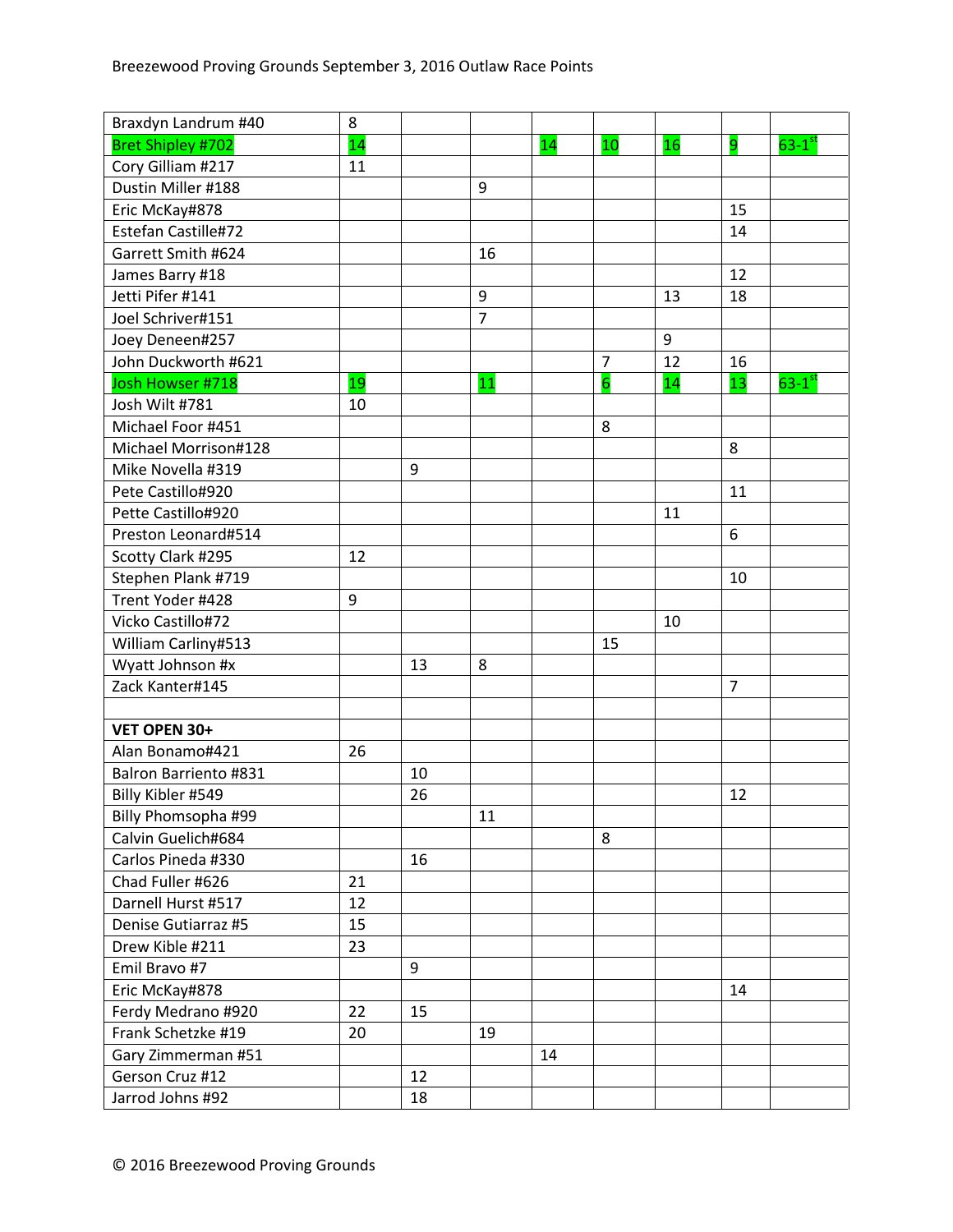| Jason Inverso #91        |                |                | 12             |                |                |                |                |                        |
|--------------------------|----------------|----------------|----------------|----------------|----------------|----------------|----------------|------------------------|
| Jeremy Dube #15          | 9              |                | 9              |                |                |                |                |                        |
| Joe Vitale #37v          |                |                | 10             |                |                |                |                |                        |
| John Stewart#606         |                |                |                |                |                | $\overline{7}$ |                |                        |
| Joseph Gower#3           |                |                |                |                |                |                | 8              |                        |
| Josh Chalfa #124         |                |                | $\overline{7}$ |                |                |                |                |                        |
| Justin Schmidt#153       |                |                |                | 9              |                |                | 16             |                        |
| Justin Schrengost #718   | 6              |                | 17             | 17             | 13             | 13             |                | $66 - 5$ <sup>th</sup> |
| Kim Phomsopha #99        | 10             |                |                |                |                |                |                |                        |
| Kris Wallace#ak47        |                |                |                |                |                | 6              |                |                        |
| Manuel Querra #2         |                | 8              |                |                |                |                |                |                        |
| <b>Manuel Ramos #983</b> | $\overline{7}$ |                |                |                |                |                |                |                        |
| Matt Grove #472          | 11             | 11             | 15             | 13             |                | 8              | 9              | $67 - 4$ <sup>th</sup> |
| Matt Heacock #718        | 8              |                | 13             |                |                |                |                |                        |
| Matt Losch #71           |                |                | 6              | 10             |                |                | $\overline{7}$ |                        |
| Mike Kerns #733          | 16             | 17             | 16             | 15             |                |                |                | $64-6$ <sup>th</sup>   |
| Mike Martin #4           | 18             |                | 8              |                |                |                | 10             |                        |
| Mike Novella #319        | 13             | 14             | 26             |                | 11             | 10             |                | $74-3$ <sup>rd</sup>   |
| Paul Hrubochak #735      | 24             | 19             | 14             | 24             | 10             | 11             | 13             | $115 - 2^{nd}$         |
| Preston Strickler#11     |                |                |                |                |                |                | 11             |                        |
| Ron Heidel #621          | 19             | 13             |                |                | 9              |                |                |                        |
| Scoob Lanzendorfer #754  | 17             |                |                |                |                |                |                |                        |
| <b>Scott Martin #45</b>  | 14             | 21             | 21             | 19             | 18             | 18             | 21             | $132-1$ <sup>st</sup>  |
| Shannon Farver#350       |                |                |                |                |                | 9              |                |                        |
| Steve Memahan 36         |                |                |                | 16             |                |                |                |                        |
| Tim Wilson #5            |                |                | 18             |                |                |                |                |                        |
| Todd Baughman #34        |                |                |                | 12             |                |                |                |                        |
| Vince Nolt #5            |                |                |                | 11             |                |                |                |                        |
| Zach Coons #69           | 31             |                |                |                |                |                |                |                        |
|                          |                |                |                |                |                |                |                |                        |
| <b>SENIOR OPEN 45+</b>   |                |                |                |                |                |                |                |                        |
| <b>Bill Lauver #442</b>  | 10             |                | 8              | 7              | 8              | 7              |                | $54-4$ <sup>th</sup>   |
| David Douty #563         |                |                | 6              |                |                |                |                |                        |
| Dirk Yoder #428          | 6              |                |                |                |                |                |                |                        |
| Don Breinich #457        | 7              | $\overline{6}$ | 7              | $\overline{6}$ | $\overline{6}$ |                |                | $32 - 5$ <sup>th</sup> |
| Don Faulkner #13         | 8              |                |                |                |                |                |                |                        |
| Greg Lykens #04          | 21             | 15             | 16             |                | 9              |                |                | $61-3$ <sup>rd</sup>   |
| Jim Jacobs#11            |                |                |                | 8              |                |                |                |                        |
| Jody Nevling #338        | 9              | 10             |                |                |                |                | 8              |                        |
| John Stewart#606         |                |                |                |                |                | 6              |                |                        |
| Mark Howser #117         | 13             |                | 9              | 15             | <b>16</b>      |                | <b>11</b>      | $64-2$ <sup>nd</sup>   |
| Paul Hrubochak #735      | 14             | 8              | 11             | 10             | 11             | 14             | 9              | $77 - 1$ <sup>st</sup> |
| Rick Brown #88           | 12             |                |                |                |                |                |                |                        |
| Scott McGill #618        | 16             |                |                |                |                |                | 16             |                        |
| Steve Yingling #68       |                |                |                |                | $\overline{7}$ |                |                |                        |
| Trevor Graham #7         | 11             |                |                |                |                |                |                |                        |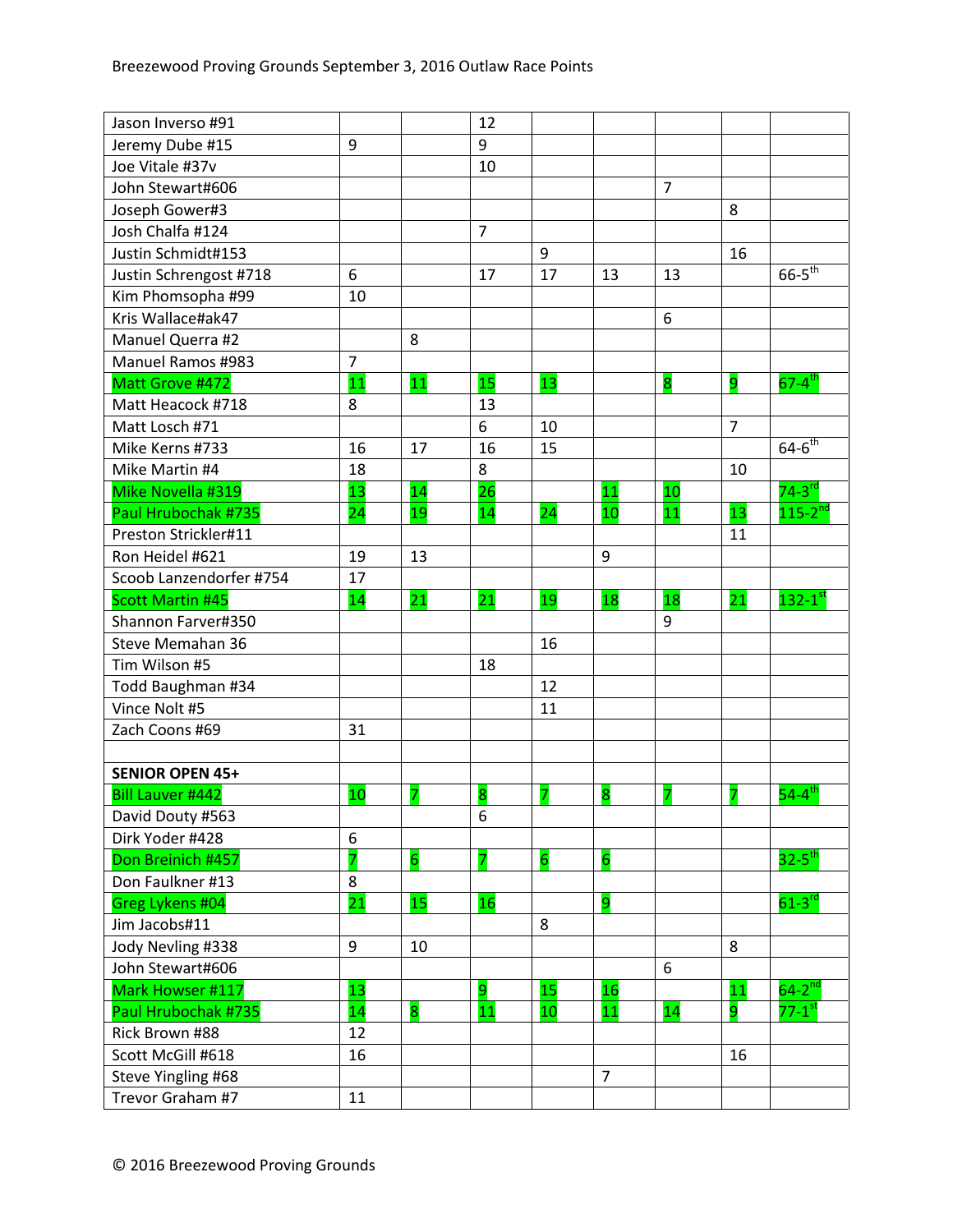| Willy Ricker#243                            |                |                |                         |                |                | 9               |                 |                        |
|---------------------------------------------|----------------|----------------|-------------------------|----------------|----------------|-----------------|-----------------|------------------------|
|                                             |                |                |                         |                |                |                 |                 |                        |
| <b>PIT BIKE OPEN</b>                        |                |                |                         |                |                |                 |                 |                        |
| Andy Rook #31                               | 6              |                |                         |                |                |                 |                 |                        |
| Branen Haufmann #53                         |                |                | 11                      |                |                |                 |                 |                        |
| Calob Walls#259                             |                |                |                         |                |                | 13              |                 |                        |
| Christian Harris #999                       |                | 6              |                         |                |                |                 |                 |                        |
| David Ramsey #99                            |                | 13             |                         |                |                |                 |                 |                        |
| Dayman Ramsey #99                           | 8              |                |                         |                |                |                 |                 |                        |
| Dylan Payne #29                             |                |                |                         |                | $\overline{7}$ |                 |                 |                        |
| JJ Massicot #28                             | 13             |                |                         |                |                |                 | 12              |                        |
| Levi Lowe #3                                |                | 8              |                         |                |                |                 | $\overline{7}$  |                        |
| Seth Hall #4                                |                |                |                         |                | 12             |                 |                 |                        |
| Tiger Frindt#77                             |                |                |                         |                |                | 8               |                 |                        |
| TJ Wendt#292                                |                |                |                         |                |                | 6               |                 |                        |
|                                             |                |                |                         |                |                |                 |                 |                        |
| <b>QUADS</b>                                |                |                |                         |                |                |                 |                 |                        |
|                                             |                |                |                         |                |                |                 |                 |                        |
| <b>KIDS 50-70 OPEN</b>                      |                |                |                         |                |                |                 |                 |                        |
| Aiden McGuire#19                            |                |                |                         |                |                | 6               | 8               |                        |
|                                             |                |                |                         | $\overline{7}$ |                |                 |                 |                        |
| Ashton Thompson #100<br>Gianna Germano #88  |                |                |                         |                | 6              |                 | 6               |                        |
|                                             |                |                | 8                       |                |                |                 |                 |                        |
| Hunter Hillbury #414<br>Jayden Schiffer #16 |                | 12             | 13                      | 15             | 8              | 13              | 13              | $81-1^\text{st}$       |
| Silas Condon #88                            | 7              |                |                         |                |                |                 |                 |                        |
| Uriah Shrivers #412                         |                |                | 6                       | 8              |                |                 |                 |                        |
|                                             | 12             |                |                         | 10             | 13             | 8               |                 | $50-2$ <sup>nd</sup>   |
| Zach Notarianni #9                          |                |                |                         |                |                |                 |                 |                        |
| <b>KIDS 90-125 OPEN</b>                     |                |                |                         |                |                |                 |                 |                        |
| Adison Chornak #127                         | 10             | 9              | 8                       |                |                | 8               |                 | $35-5$ <sup>th</sup>   |
| Bradley Fultz #9                            |                |                |                         |                |                | $\overline{7}$  |                 |                        |
| Brock VanWinkle#18                          |                |                |                         |                |                | 12              |                 |                        |
| Cameron Bash #36                            | 12             |                |                         |                |                |                 |                 |                        |
| Cameron Kunkle #82                          |                |                | $\overline{\mathbf{z}}$ | 12             | $\overline{6}$ | $6\overline{6}$ |                 | $38 - 4$ <sup>th</sup> |
| Dane Molande#488                            |                |                |                         |                | 15             |                 |                 |                        |
| Dylan Miller #16                            | 9              |                |                         |                |                |                 |                 |                        |
| Jake Colson #4                              | 17             | 12             | 15                      |                | 8              | $\overline{9}$  | 8               | $69-3$ <sup>rd</sup>   |
| Jayden Russell #14                          | 6              | 17             | 10                      | 19             | 10             | 10              | 10              | $82-1$ <sup>st</sup>   |
| Joanna Marlin #16                           |                | $\overline{7}$ |                         |                |                |                 |                 |                        |
| Kaidyn Meckley #715                         |                | 6              |                         |                |                |                 |                 |                        |
| Kyle Crone #4x                              |                |                |                         | 11             |                |                 |                 |                        |
| Malaya Giesy#5                              |                |                |                         |                |                |                 | 6               |                        |
| Savannah Marlin #1                          |                | 8              |                         |                |                |                 |                 |                        |
| Seth Jaffe #329                             | $\overline{7}$ |                |                         |                |                |                 |                 |                        |
| <b>Vincent Dillon #54</b>                   | 8              | 10             | 6                       | 14             | 7              | 17              | 15 <sub>1</sub> | $77-2$ <sup>nd</sup>   |
| 200/300 OPEN                                |                |                |                         |                |                |                 |                 |                        |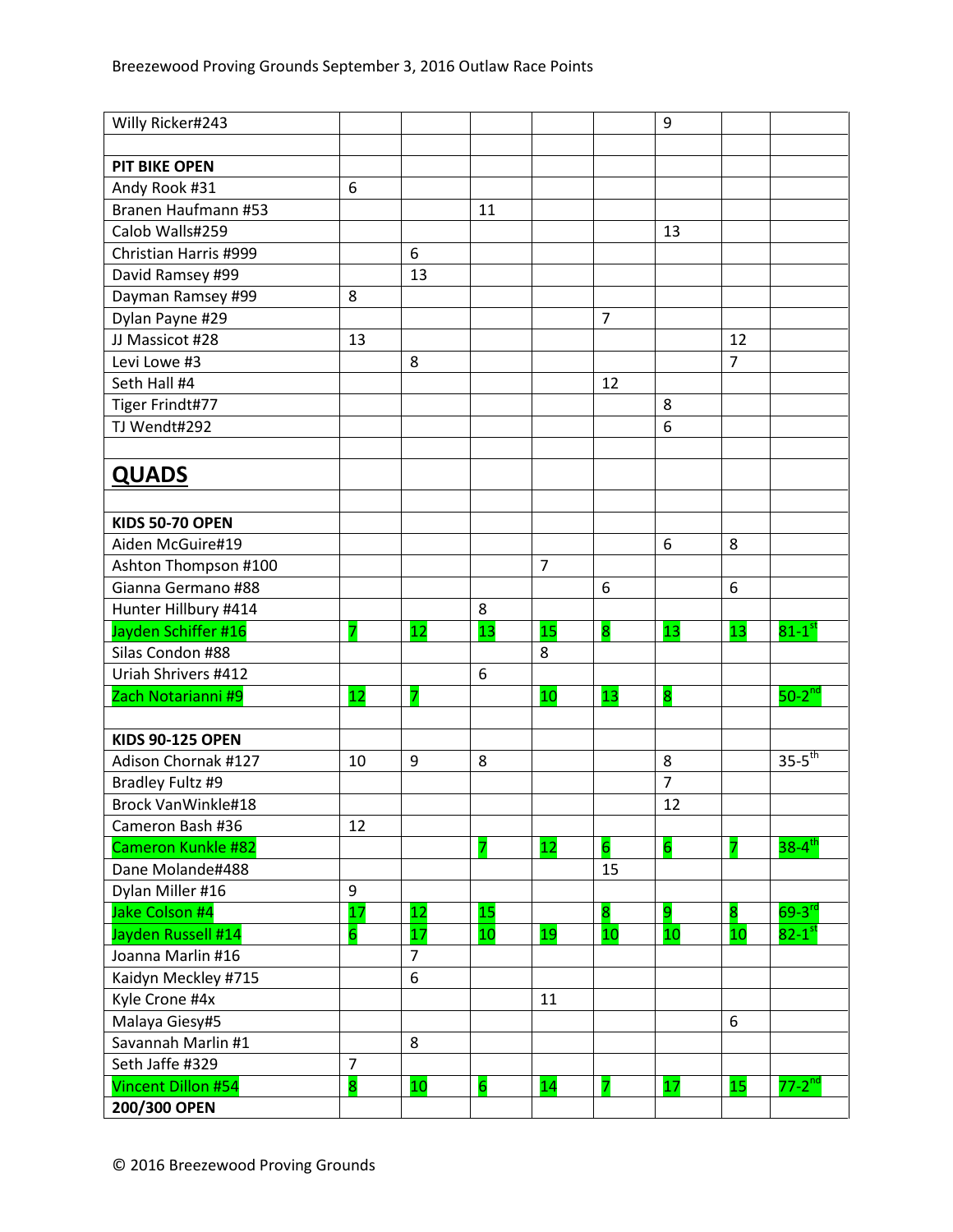| Benny Franks Jr #37        | 8                    |                      | $\overline{7}$         | 9                    |                        |                      | 10 | $34 - 7$ <sup>th</sup> |
|----------------------------|----------------------|----------------------|------------------------|----------------------|------------------------|----------------------|----|------------------------|
| <b>Brock VanWinkle#18</b>  |                      |                      |                        |                      |                        | 10                   |    |                        |
| Corey Weavering #69        |                      | 8                    | 8                      |                      | 8                      | $\boldsymbol{9}$     | 12 | $45-5$ <sup>th</sup>   |
| Dylan Lowe #22             |                      |                      |                        | $\overline{7}$       |                        |                      |    |                        |
| Dylan Payne #29            |                      |                      |                        |                      | 10                     |                      |    |                        |
| Felecha Dashem #2          | $6\overline{6}$      | 7                    | $6 \overline{6}$       | 8                    | $6\overline{6}$        | $6\overline{6}$      | 7  | $46 - 4$ <sup>th</sup> |
| Gabe Lukasik #9            |                      | 15                   | 12                     | 13                   | 12                     | 14                   | 8  | $74-2$ <sup>nd</sup>   |
| James Glauda#928           |                      |                      |                        |                      |                        | 8                    |    |                        |
| Kian Kissinger #119        | 15                   |                      | 17                     | 10                   | 17                     | 12                   |    | $71-3$ <sup>rd</sup>   |
| Layne McCormick#05         |                      |                      |                        |                      |                        | 11                   |    |                        |
| Max Shiffer #14            | 10                   | $\overline{6}$       | 10                     | 18                   | 7                      | 19                   | 17 | $87-1$ <sup>st</sup>   |
| Tyler Marlin #1            |                      |                      | 9                      |                      |                        |                      | 9  |                        |
| Tyler Notarianni #6        | $\overline{7}$       | 10                   |                        | 11                   | 9                      | $\overline{7}$       |    | $44 - 6$ <sup>th</sup> |
|                            |                      |                      |                        |                      |                        |                      |    |                        |
| <b>400 OPEN</b>            |                      |                      |                        |                      |                        |                      |    |                        |
| Dillon Adams #19           | 6                    |                      |                        |                      |                        |                      |    |                        |
| Jacob Ryan #75             | 15                   | 15                   | 15                     | 13                   | 12                     | 12                   | 12 | $94-1$ <sup>st</sup>   |
| Jeremy McCauley #414       |                      | 6                    | $\overline{7}$         |                      |                        |                      |    |                        |
| Kaden Gingras #003         | 10                   | 10                   | 8                      | 8                    | 7                      | 7                    | 7  | $57-2$ <sup>nd</sup>   |
| Miles Major #100           | $\overline{7}$       |                      | 6                      |                      |                        |                      |    |                        |
| Robert Morris #450         | 8                    |                      | 10                     |                      |                        |                      |    |                        |
| Tyler Marlin #1            |                      | $\overline{7}$       |                        |                      |                        |                      |    |                        |
| Tyler Vaughn #177          |                      | 8                    |                        |                      |                        |                      |    |                        |
| Zachary Leitzel #01        |                      |                      |                        | 6                    |                        |                      |    |                        |
|                            |                      |                      |                        |                      |                        |                      |    |                        |
| <b>BEGINNER OPEN 450</b>   |                      |                      |                        |                      |                        |                      |    |                        |
| <b>Adam Plume #8</b>       |                      | $14-3$ <sup>rd</sup> | 9                      | $14-3$ <sup>rd</sup> | 14                     | $22-1$ <sup>st</sup> |    | $73 - 4^{\text{th}}$   |
| Andrew Knapp #1            | 8                    |                      |                        |                      |                        |                      |    |                        |
| Andy Barton #00            | 8                    |                      |                        |                      |                        |                      |    |                        |
| Austin Lewis #343          |                      |                      |                        |                      | 9                      | 10                   |    |                        |
| Austin Straub #49          |                      | 9                    | 13                     | 11                   | 12                     |                      |    | $45 - 8$ <sup>th</sup> |
| <b>Brandon Elliot #088</b> |                      | 11                   | 9                      | $16-2^{nd}$          | $17-3$ <sup>rd</sup>   | 13                   | 16 | $82-2^{nd}$            |
| Chad Lukenbaugh #22        | 9                    | 12                   | 12                     |                      |                        |                      |    |                        |
| Chase Helsey#88            |                      |                      |                        |                      |                        |                      | 9  |                        |
| Chris Daub #1              | $\overline{7}$       |                      |                        |                      |                        |                      |    |                        |
| Cody Rush #081             | $15-3$ <sup>rd</sup> |                      | $22 - 1$ <sup>st</sup> |                      | 16                     |                      | 8  | $61-5^{\text{th}}$     |
| Corey Zanenski #11         | 13                   |                      |                        |                      |                        |                      |    |                        |
| Cory McCulley #6           |                      | $21-1$ <sup>st</sup> |                        |                      |                        |                      |    |                        |
| Dan Inman #77              |                      | $16-2^{nd}$          | $17-2^{nd}$            |                      |                        | 9                    |    |                        |
| Dante Leone #89            | 11                   | $16-2^{nd}$          | $21-1$ <sup>st</sup>   |                      | 13                     | $17-2^{nd}$          |    | $78-3$ <sup>rd</sup>   |
| Donovan Weaver #2          | $17 - 2^{nd}$        |                      |                        |                      |                        |                      |    |                        |
| Dylan Driskel #149         | 14                   |                      |                        |                      |                        |                      |    |                        |
| Eric Matheney #6           |                      | 11                   |                        |                      |                        |                      |    |                        |
| Ethan Patti #22            |                      |                      |                        |                      | $24 - 1$ <sup>st</sup> |                      |    |                        |
| Gabe Lukasik #749          |                      |                      |                        |                      |                        |                      | 10 |                        |
| Garrett Weaver #56         | $22 - 1^{st}$        |                      |                        |                      |                        |                      |    |                        |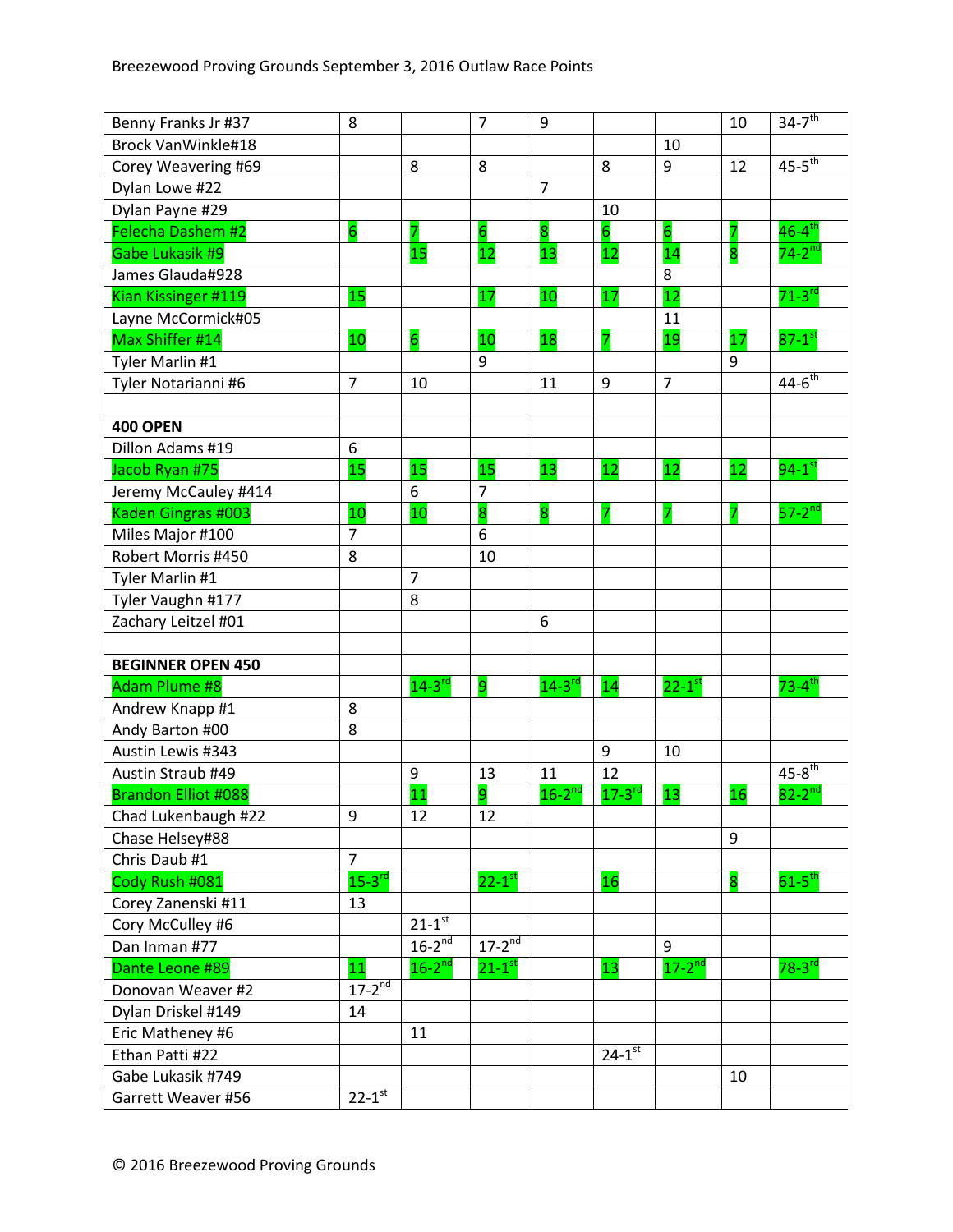| Gerald Markley Jr #16J       |                |                | $16-2^{nd}$          | 13                   |             |             |    |                        |
|------------------------------|----------------|----------------|----------------------|----------------------|-------------|-------------|----|------------------------|
| Howard Lowe #01              | 13             | 10             | 10                   | 10                   | 10          | 8           | 12 | $73 - 4$ <sup>th</sup> |
| Hunter Johnson #18           |                |                | 11                   |                      |             |             |    |                        |
| Joe Caruso #22x              | 6              |                |                      |                      |             |             |    |                        |
| Joe Kenney#00                |                | 8              | 6                    | 9                    |             |             |    |                        |
| John Little #15              |                |                | $\overline{7}$       |                      |             |             |    |                        |
| Josh Atkins #19              |                | 13             |                      |                      |             |             |    |                        |
| Kian Kissinger #119          |                |                | $14-3$ <sup>rd</sup> |                      |             |             |    |                        |
| Kyle Denkobich #7            | $17 - 2^{nd}$  |                |                      |                      |             |             |    |                        |
| Kyle Holderbaum #144         |                |                | $\overline{7}$       |                      |             |             |    |                        |
| Liam Johnson #x              | $\overline{7}$ | 9              |                      |                      |             |             |    |                        |
| Mac Miller #2                |                | 10             |                      |                      |             |             |    |                        |
| Mark Smith #11x              | 14             |                |                      |                      |             |             |    |                        |
| Matt Smith #99               | 10             |                |                      |                      |             |             |    |                        |
| Max Bittinger #373           | 9              |                |                      |                      |             |             |    |                        |
| Max Shiffer #14              |                |                | 8                    | 12                   |             | $15-3^{rd}$ | 23 | $58 - 6^{th}$          |
| Robbie Stewart#63            |                |                |                      |                      |             |             | 18 |                        |
| Ryan Porch #319              | 12             |                |                      |                      |             |             |    |                        |
| Ryan Post #88                |                |                | 11                   |                      |             | 12          | 13 |                        |
| Ryan Shell #713              | $15-3^{rd}$    | $\overline{7}$ | $15-3^{rd}$          |                      | $19-2^{nd}$ |             |    | $56 - 7$ <sup>th</sup> |
| Steven Marlin #16            |                |                | 10                   |                      |             |             |    |                        |
| <b>Strett Ryan #15</b>       | 10             |                | 14                   | $21-1$ <sup>st</sup> | 15          | 14          | 15 | $89-1^\text{st}$       |
| Taylor Olsen #88             | 11             |                |                      |                      |             |             |    |                        |
| Timothy Notarianni #4x       |                | 13             |                      |                      |             |             |    |                        |
| TJ Notarianni #32            |                |                |                      |                      | 11          |             |    |                        |
| Travis Loring#28             |                |                |                      |                      |             |             | 11 |                        |
| Travis Smith #41             |                | $14-3$ rd      | 6                    |                      |             |             |    |                        |
| Trevor Bulgar #004           | $22 - 1^{st}$  | $21 - 1^{st}$  |                      |                      |             |             |    |                        |
| Tyler Marlin #1              |                |                | 12                   |                      |             |             |    |                        |
| Tyler Notarianni#32          |                |                |                      |                      |             | 11          |    |                        |
| Tyler Rohrbaugh #4           | 12             | 12             | 13                   |                      |             |             |    |                        |
| Tyler Vaughn #177            | 6              |                |                      |                      |             |             |    |                        |
| Zack Smith #034              |                |                | 8                    |                      |             |             | 14 |                        |
|                              |                |                |                      |                      |             |             |    |                        |
| <b>INTERMEDIATE OPEN 450</b> |                |                |                      |                      |             |             |    |                        |
| Brayden Bonsall #512         | 10             |                | 11                   | 13                   |             |             |    |                        |
| Brock Jumper #112            | 18             |                |                      |                      |             |             |    |                        |
| Cody Naugle #62              | 10             | 11             | 12                   | 11                   | 8           | 10          | 11 | $73-3$ <sup>rd</sup>   |
| Cole Wertz #21               | 14             | 8              |                      | 10                   |             | 12          |    | $44-5$ <sup>th</sup>   |
| Colton Bloser #00            | 8              | 10             |                      |                      |             |             |    |                        |
| Dayton Buhrman #56           | 6              | 18             | 15                   | 16                   | 12          | 14          | 19 | $100-1^\mathrm{st}$    |
| Drew Flinchum #101           | $\overline{7}$ | 9              | 8                    | 8                    |             |             | 8  | $40-6$ <sup>th</sup>   |
| Dylan Hangst #151            | 9              |                |                      |                      |             |             |    |                        |
| Ethan Worden#794             |                |                |                      |                      |             | 11          | 14 |                        |
| Hunter Grimes #758           | 13             |                | 17                   |                      |             |             | 6  |                        |
| Joey #11                     |                |                | $\overline{7}$       |                      |             |             |    |                        |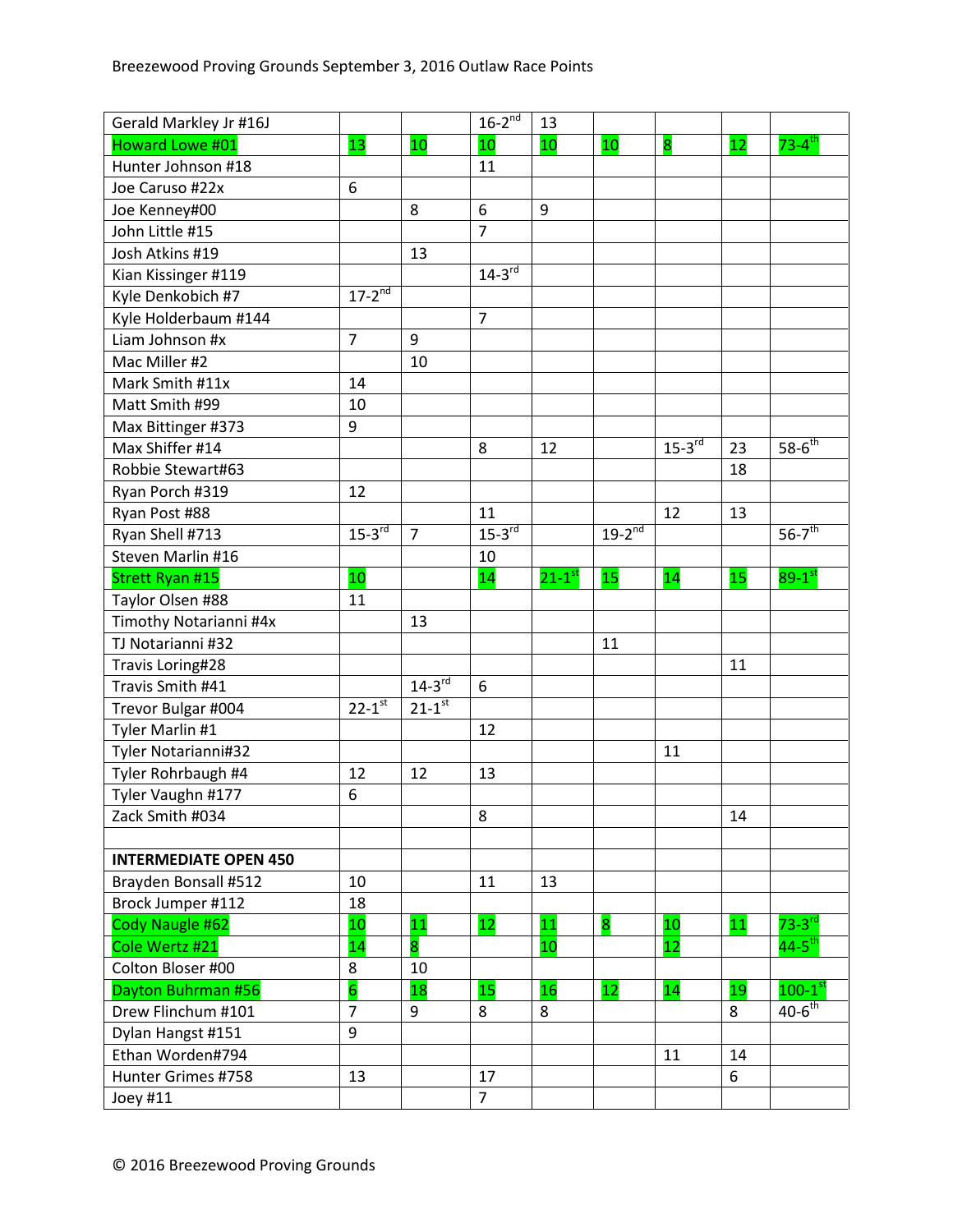| John Fowler #01           | 6               |                 |                         |                |                 |                |                |                        |
|---------------------------|-----------------|-----------------|-------------------------|----------------|-----------------|----------------|----------------|------------------------|
| John Wiesheier #524       |                 |                 |                         | 9              | $\overline{7}$  | 8              | 10             | $34 - 9^{th}$          |
| Jonathan Blemler #326     | 12              | 11              | 14                      | 14             | 17              | 19             | 9              | $96-2^{nd}$            |
| Jordan Williard #010      | 9               | 9               |                         |                |                 | 9              |                |                        |
| Josh Whetstone #02        | 11              | 10              | 16                      | 12             |                 |                |                | $49 - 4$ <sup>th</sup> |
| Kyle Diehl #22D           | 11              | 13              | 19                      | 21             | 10              | 6              |                |                        |
| Mike Briscoe #91          | 8               | 8               | 9                       | $\overline{7}$ | 6               |                |                | $38-7$ <sup>th</sup>   |
| Mike Weaber#581           |                 | 13              |                         |                |                 |                |                |                        |
| Ryan Fosnot #749          | 19              | 18              | 24                      |                |                 |                | 12             | $73-3$ <sup>rd</sup>   |
| Sam Sickler #04           |                 |                 | 10                      |                |                 |                |                |                        |
| Travis Loring #28         | $\overline{7}$  | $\overline{7}$  |                         |                |                 |                |                |                        |
| Trevor Bulgar #004        |                 |                 | 13                      |                | 9               | $\overline{7}$ | $\overline{7}$ | $36 - 8$ <sup>th</sup> |
|                           |                 |                 |                         |                |                 |                |                |                        |
| <b>ADVANCED OPEN 450</b>  |                 |                 |                         |                |                 |                |                |                        |
| Andy Ehrenzeller #55      |                 |                 | 9                       |                |                 |                |                |                        |
| <b>Brandon Krone #897</b> | $6\overline{6}$ | 6               | $\overline{\mathbf{6}}$ |                | $6\overline{6}$ | 7              | 6              | $37 - 4$ <sup>th</sup> |
| <b>Brenton Stein #28</b>  | 8               | 8               | 8                       | 10             |                 |                | 7              | $41-3$ <sup>rd</sup>   |
| Chris Walls #13           |                 |                 | $\overline{7}$          |                |                 |                |                |                        |
| Hunter Dentler #35D       |                 |                 |                         | 8              |                 |                |                |                        |
| John Glauda Jr #712       |                 |                 |                         |                |                 | 6              |                |                        |
| Justin Feight #297        | 11              | 15              | 11                      | 12             | 13              | 16             | 9              | $87-1$ <sup>st</sup>   |
| Kyle Dibert #5            | $\overline{7}$  | $\overline{7}$  |                         | 9              |                 |                |                |                        |
| Nick Moser #77            | 16              |                 |                         |                |                 |                |                |                        |
| Ronnie Rusch#714          |                 |                 |                         |                |                 | 8              |                |                        |
| Tim Notarianni #32        |                 |                 |                         |                | 8               | 9              |                |                        |
| Ty Gehman #113            | 9               | 10              | 16                      | 17             |                 | 11             | 14             | $77-2^{nd}$            |
|                           |                 |                 |                         |                |                 |                |                |                        |
| <b>WOMEN OPEN</b>         |                 |                 |                         |                |                 |                |                |                        |
| Alicia McCormick#411      |                 |                 |                         |                |                 | 10             |                |                        |
| Ashley Imler #6           | 18              |                 | 17                      |                | 17              | 19             | 17             | $88 - 2^{nd}$          |
| Breanna Savage #104       |                 |                 |                         | 11             | 12              | 14             |                |                        |
| Courtney Caldwell #43     |                 | 11              |                         |                |                 |                |                |                        |
| <b>Emily Ramond #202</b>  | 7               |                 | 7                       | 7              | 7               | 7              | 9              | $44-5$ <sup>th</sup>   |
| Holly Carroll #595        |                 | $\overline{7}$  | 9                       | 9              |                 |                | $\overline{7}$ |                        |
| Jen Notarianni #104       | 8               |                 |                         |                |                 |                |                |                        |
| Kara Merritt#211          |                 |                 |                         |                |                 | 12             |                |                        |
| Kenzie Hinson             |                 |                 |                         |                |                 |                | 6              |                        |
| Maddie Hill #505          | 9               | $6\overline{6}$ | 8                       | 8              | $6\overline{6}$ | 8              | 8              | $53 - 4$ <sup>th</sup> |
| <b>Madison Lukasik #8</b> | 11              | 8               | $\overline{6}$          | 13             | 9               | 6              |                | 53-4 $\overline{h}$    |
| Mary Beth Mampel #78      | 6               |                 |                         |                |                 |                |                |                        |
| Shelby Cobrando #55       | 13              | 16              | 12                      | 18             | 10              | 9              | 12             | $90-1^\mathrm{st}$     |
| Tabby Hushon #4           | 10              | 9               | 10                      | 10             | 8               | 11             | 10             | $68-3^{rd}$            |
|                           |                 |                 |                         |                |                 |                |                |                        |
| VET OPEN 30+              |                 |                 |                         |                |                 |                |                |                        |
| Alex Rodriguez #75        |                 | 6               |                         |                |                 |                |                |                        |
| Andy Ehrenzeller #55      |                 |                 | 16                      |                |                 |                |                |                        |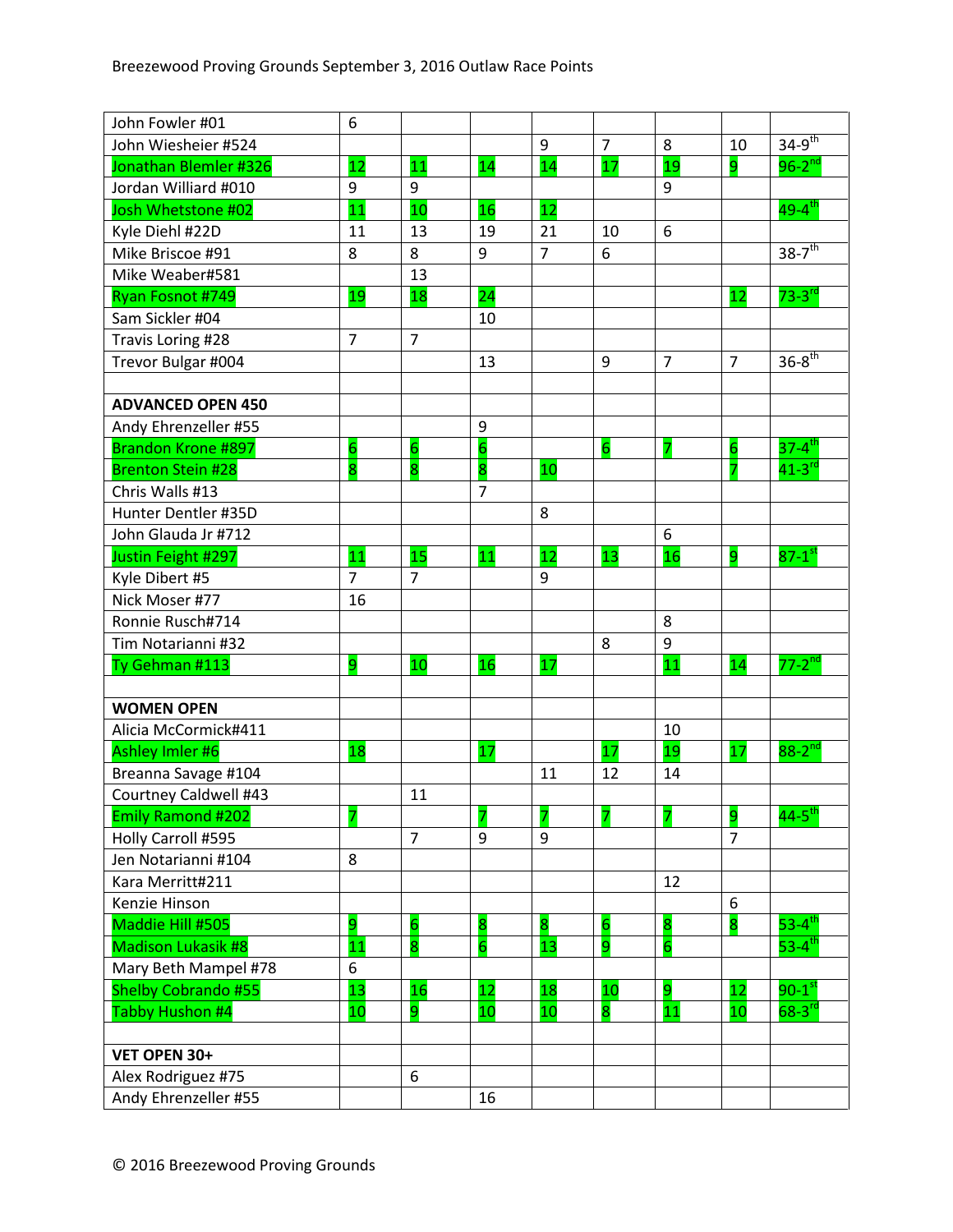| Benny Franks #79                           |                |                | 11                      | 17                      |                 |                         |                |                         |
|--------------------------------------------|----------------|----------------|-------------------------|-------------------------|-----------------|-------------------------|----------------|-------------------------|
| Bill Haer #66                              | 6              |                | 6                       |                         |                 |                         | $\overline{7}$ |                         |
| Chad Herschel #20                          |                |                |                         |                         | 9               |                         |                |                         |
| Daryl Rhine #45                            | 7              | 10             | 9                       | 9                       | $\overline{7}$  | 10                      | 11             | $63-2$ <sup>nd</sup>    |
| David Germano #14                          |                |                |                         |                         | 8               |                         | 10             |                         |
| <b>Howard Dashem #606</b>                  | 8              | 7              | $\overline{\mathbf{z}}$ | $\overline{\mathbf{8}}$ | $\overline{6}$  | $6\overline{6}$         | $\overline{6}$ | $48 - 4$ <sup>th</sup>  |
| John Shank #820                            | 11             | 8              |                         | $\overline{6}$          | 11              | $\overline{\mathbf{8}}$ | 12             | $56-3$ <sup>rd</sup>    |
| Josh Atkins #19                            |                | 12             |                         | 12                      |                 |                         |                |                         |
| Keith Helsley#88                           |                |                |                         |                         |                 |                         | 14             |                         |
| Larry Lower#55                             |                |                |                         |                         |                 |                         | 9              |                         |
| Mike Briscoe #91                           | 16             | 17             | 8                       | 10                      | 16              | 15                      | 19             | $101 - 1$ <sup>st</sup> |
| Travis Loring #28                          | 9              | 9              |                         | $\overline{7}$          |                 | $\overline{7}$          | 8              |                         |
|                                            |                |                |                         |                         |                 |                         |                |                         |
| <b>TRIKES</b>                              |                |                |                         |                         |                 |                         |                |                         |
|                                            | $4 - 16$       | $6 - 18$       | $8 - 13$                | <b>Total</b>            | <b>Place</b>    | $9 - 17$                |                |                         |
| 350X                                       |                |                |                         |                         |                 |                         |                |                         |
| Chris Cipoletti #247                       | 8              |                |                         |                         |                 |                         |                |                         |
|                                            | 14             |                | 16                      | 30                      | 5 <sup>th</sup> |                         |                |                         |
| Chris Headley #889<br>Daniel Patterson #13 | $\overline{7}$ |                |                         |                         |                 |                         |                |                         |
|                                            | 15             |                | 15                      | 38                      | $3^{\text{rd}}$ |                         |                |                         |
| Dave Ridgeway #131                         |                | 8              |                         |                         |                 |                         |                |                         |
| DJ Stevenson #54                           | 10             |                |                         |                         |                 |                         |                |                         |
| Dwight Jeckel #138                         |                | 10             |                         |                         |                 |                         |                |                         |
| Jay R Seamuns #375                         |                |                | 10                      |                         | 7 <sup>th</sup> |                         |                |                         |
| Josh Gettemy#819                           | 12             |                | 13                      | 25                      |                 |                         |                |                         |
| Kerry Schmelze #777                        | 6              |                |                         |                         |                 |                         |                |                         |
| Lee Marker #5                              | 22             | 17             | 18                      | 57                      | $1^{\rm st}$    |                         |                |                         |
| Matt Losurdo #08                           |                |                | 8                       |                         |                 |                         |                |                         |
| Mike Ruane #007                            | 11             | $\overline{7}$ | 12                      | 30                      | 5 <sup>th</sup> |                         |                |                         |
| <b>Ruston Renn #69</b>                     | 13             | 9              | 14                      | 36                      | $4^{\text{th}}$ |                         |                |                         |
| Sean Chamberlin #67                        |                |                | 9                       |                         |                 |                         |                |                         |
| Sean Ridgeway #314                         | 17             | 12             | 23                      | 52                      | $2^{\text{nd}}$ |                         |                |                         |
| Steven Jacoby #17x                         | 9              | 6              | 11                      | 26                      | 6 <sup>th</sup> |                         |                |                         |
|                                            |                |                |                         |                         |                 |                         |                |                         |
|                                            |                |                |                         |                         |                 |                         |                |                         |
| <b>200X</b>                                |                |                |                         |                         |                 |                         |                |                         |
| Bryan Ditch #97                            | 19             | 16             | $\overline{6}$          | 43                      | $2^{\text{nd}}$ |                         |                |                         |
| Charles Dobrovonly #937                    |                | 9              | 12                      | 21                      | 7 <sup>th</sup> |                         |                |                         |
| Chris Cipoletti #247                       | 11             |                |                         |                         |                 |                         |                |                         |
| Cody Walls #007                            | 8              | 6              | 8                       | 22                      | 6 <sup>th</sup> |                         |                |                         |
| Cory Owenburg #22                          | 12             |                |                         |                         |                 |                         |                |                         |
| DJ Stevenson #54                           | 15             |                |                         |                         |                 |                         |                |                         |
| Frank Berry #732                           | 6              |                |                         |                         |                 |                         |                |                         |
| Geoff Romesburg #524                       |                |                | 9                       |                         |                 |                         |                |                         |
| <b>Isaiah Marker #12</b>                   | 13             | 8              | 10                      | 31                      | $4^{\sf th}$    |                         |                |                         |
| Josh Kravchak #21                          | 17             |                | 14                      | 38                      | $3^{\text{rd}}$ |                         |                |                         |
| Josh Myers #31                             | $\overline{7}$ |                |                         |                         |                 |                         |                |                         |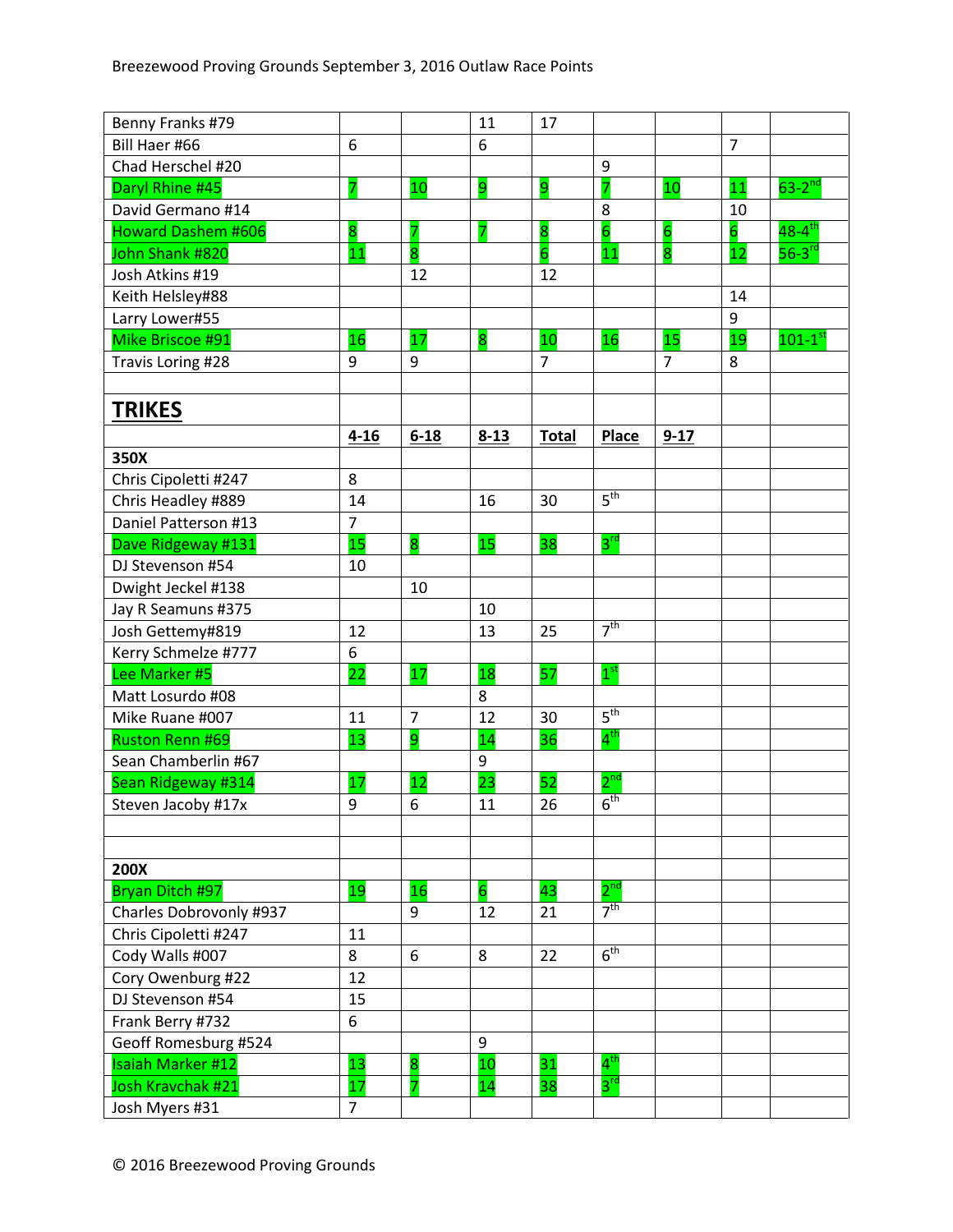| Justin Palmer#41          |                 |    | $\overline{7}$ |    |                 |  |  |
|---------------------------|-----------------|----|----------------|----|-----------------|--|--|
| Missy Rapuso #13          | 9               |    |                |    |                 |  |  |
| Ray Eldridge #747         | 14              |    | 11             | 25 | 5 <sup>th</sup> |  |  |
| Ross Massa #39            | 16              |    |                |    |                 |  |  |
| Sean Ridgeway #314        | $\overline{24}$ | 11 | 19             | 54 | 1 <sup>st</sup> |  |  |
| Terry Schmelzle #1985     | 10              |    |                |    |                 |  |  |
|                           |                 |    |                |    |                 |  |  |
| <b>2 STROKE OPEN</b>      |                 |    |                |    |                 |  |  |
| Alan Pack #30             | 8               |    | 12             | 27 | $3^{\text{rd}}$ |  |  |
| Bryan Raffa #11           |                 |    | 17             |    |                 |  |  |
| Cory Mahardy#88           |                 |    | 10             |    |                 |  |  |
| Cory Owenburg #22         |                 |    | 15             |    |                 |  |  |
| Dave Swinger #520         |                 | 8  | 13             | 28 | $2^{\text{nd}}$ |  |  |
| Frank Barry# 723          |                 |    | 9              |    |                 |  |  |
| <b>Greg Huntley #23</b>   |                 | 16 | 22             | 38 | 1 <sup>st</sup> |  |  |
| John Souto #316           |                 | 6  | 11             | 17 | 5 <sup>th</sup> |  |  |
| Josh Hippert #412         | 6               |    |                |    |                 |  |  |
| Larry Watkins #316        | 16              | 11 |                | 27 | $3^{\text{rd}}$ |  |  |
| Lyle Offman #3            | 9               |    | 8              | 17 | 5 <sup>th</sup> |  |  |
| Ray Eldridge #747         | 11              |    | 14             | 25 | $4^{\text{th}}$ |  |  |
| Sam Harkaberger #7        |                 | 9  |                |    |                 |  |  |
|                           |                 |    |                |    |                 |  |  |
| 2 Stroke Up To 265cc      |                 |    |                |    |                 |  |  |
| Aaron Patterson #99       | 13              |    |                |    |                 |  |  |
| Alan Pack #30             | 11              | 12 | $\overline{7}$ | 30 | 5 <sup>th</sup> |  |  |
| Brent Baker #15           | 17              | 13 |                | 30 | 5 <sup>th</sup> |  |  |
| Chris Cipoletti #247      | 12              |    |                |    |                 |  |  |
| <b>Chris Headley #89</b>  | 20              | 17 | 25             | 62 | $2^{nd}$        |  |  |
| Christopher Headley#58    |                 |    | 16             |    |                 |  |  |
| Frank Barry #723          | 9               |    | 8              | 17 | 6 <sup>th</sup> |  |  |
| Frank LoPresti#91         |                 |    | 20             |    |                 |  |  |
| George Hodges #510        | 14              | 11 | 11             | 36 | $4^{\text{th}}$ |  |  |
| Jim Hockenberry #7        | 8               |    |                |    |                 |  |  |
| Josh Crone #108           | 25              | 22 | 18             | 65 | 1 <sup>st</sup> |  |  |
| Josh Gettemy #325         |                 |    | 12             |    |                 |  |  |
| Josh Kravchak #21         | 15              |    | 15             | 30 | 5 <sup>th</sup> |  |  |
| Josh Myers #31            | $\overline{7}$  |    |                |    |                 |  |  |
| Larry Watkins #37         | 16              | 14 |                | 30 | 5 <sup>th</sup> |  |  |
| Nathan Offman#4           |                 |    | 13             |    |                 |  |  |
| Philip Thompson#71        |                 |    | 14             |    |                 |  |  |
| Regina Swinger #3         | 10              | 10 | 10             | 30 | $5^{\text{th}}$ |  |  |
| Ted Trey #9               | 18              | 15 | 17             | 50 | $3^{\text{rd}}$ |  |  |
| Thomas Tigner#14          |                 |    | 9              |    |                 |  |  |
|                           |                 |    |                |    |                 |  |  |
| HARDTAILS/MINI/SHAFTDRIVE |                 |    |                |    |                 |  |  |
| Bryan Ditch #97           | 13              | 14 | 9              | 36 | 1 <sup>st</sup> |  |  |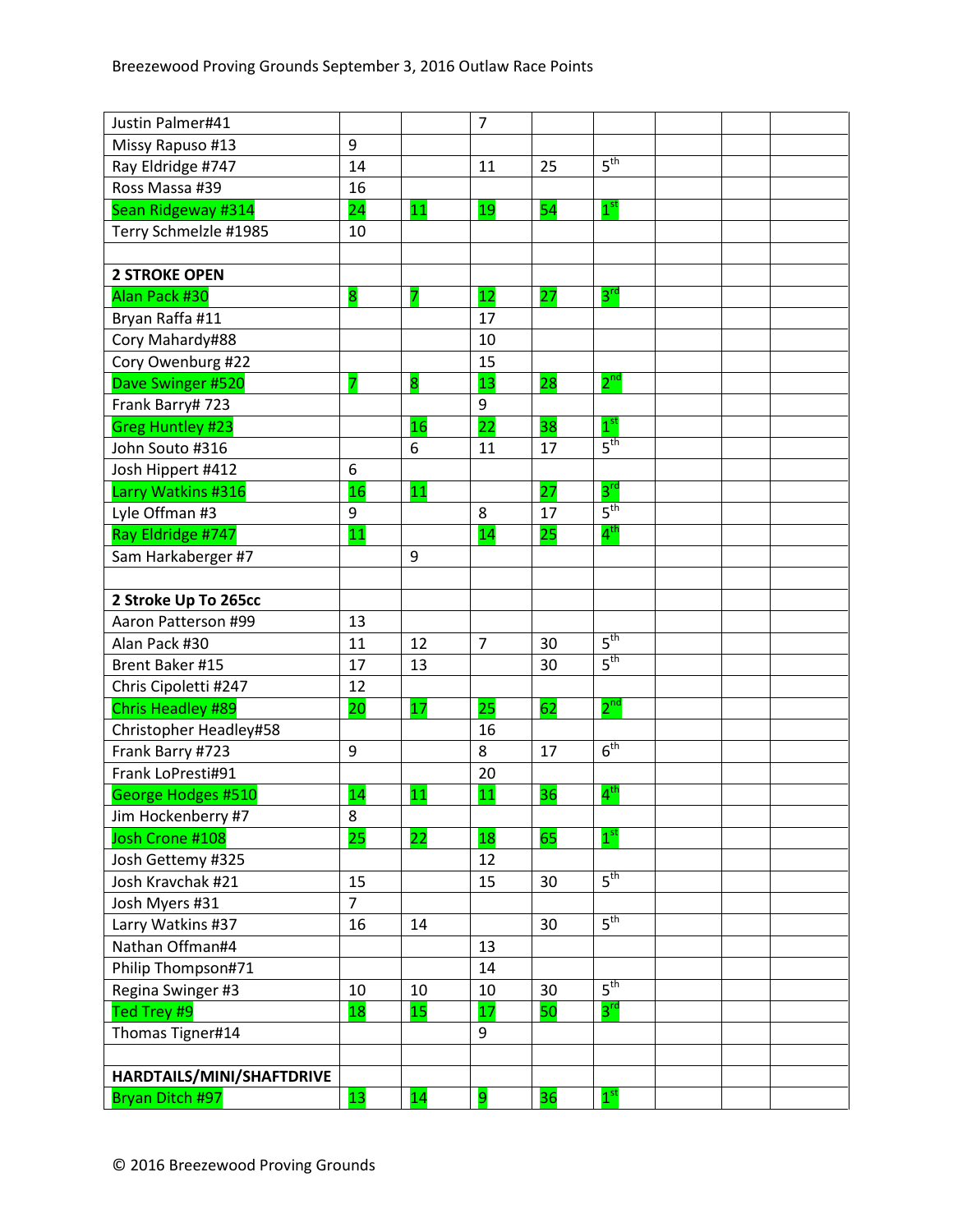| Chris Headley #89        | 8                |                  |                  |    |                 |  |  |
|--------------------------|------------------|------------------|------------------|----|-----------------|--|--|
| Devin Purcell #26        | $\boldsymbol{6}$ |                  |                  |    |                 |  |  |
| Heather Seamon #88       |                  | $\boldsymbol{9}$ |                  |    |                 |  |  |
| Joe Swatland#64          |                  |                  | $6\,$            |    |                 |  |  |
| Sam Harkabasic#7         |                  |                  | 14               |    |                 |  |  |
| Tim Black#000            |                  |                  | $\overline{7}$   |    |                 |  |  |
|                          |                  |                  |                  |    |                 |  |  |
| <b>KIDS OPEN</b>         |                  |                  |                  |    |                 |  |  |
| <b>David Swinger III</b> | 12               | 12               | 11               | 35 | 1 <sup>st</sup> |  |  |
| Wesley Franke #773       | 7                | 7                |                  | 14 | $2^{\text{nd}}$ |  |  |
|                          |                  |                  |                  |    |                 |  |  |
|                          |                  |                  |                  |    |                 |  |  |
|                          |                  |                  |                  |    |                 |  |  |
| <b>Women Open</b>        |                  |                  |                  |    |                 |  |  |
| Christina Losurdo#09     |                  |                  | $\boldsymbol{9}$ |    |                 |  |  |
| Heather M Seamon#88      |                  |                  | $\bf 8$          |    |                 |  |  |
| Michelle Hann#520        |                  |                  | $6\,$            |    |                 |  |  |
| Missy Raposo Huntley#13  |                  |                  | 11               |    |                 |  |  |
| Regina Swinger#3         |                  |                  | 16               |    |                 |  |  |
| Stephanie Sendek#704     |                  |                  | $\overline{7}$   |    |                 |  |  |
|                          |                  |                  |                  |    |                 |  |  |
|                          |                  |                  |                  |    |                 |  |  |
|                          |                  |                  |                  |    |                 |  |  |
|                          |                  |                  |                  |    |                 |  |  |
|                          |                  |                  |                  |    |                 |  |  |
|                          |                  |                  |                  |    |                 |  |  |
|                          |                  |                  |                  |    |                 |  |  |
|                          |                  |                  |                  |    |                 |  |  |
|                          |                  |                  |                  |    |                 |  |  |
|                          |                  |                  |                  |    |                 |  |  |
|                          |                  |                  |                  |    |                 |  |  |
|                          |                  |                  |                  |    |                 |  |  |
|                          |                  |                  |                  |    |                 |  |  |
|                          |                  |                  |                  |    |                 |  |  |
|                          |                  |                  |                  |    |                 |  |  |
|                          |                  |                  |                  |    |                 |  |  |
|                          |                  |                  |                  |    |                 |  |  |
|                          |                  |                  |                  |    |                 |  |  |
|                          |                  |                  |                  |    |                 |  |  |
|                          |                  |                  |                  |    |                 |  |  |
|                          |                  |                  |                  |    |                 |  |  |
|                          |                  |                  |                  |    |                 |  |  |
|                          |                  |                  |                  |    |                 |  |  |
|                          |                  |                  |                  |    |                 |  |  |
|                          |                  |                  |                  |    |                 |  |  |
|                          |                  |                  |                  |    |                 |  |  |
|                          |                  |                  |                  |    |                 |  |  |